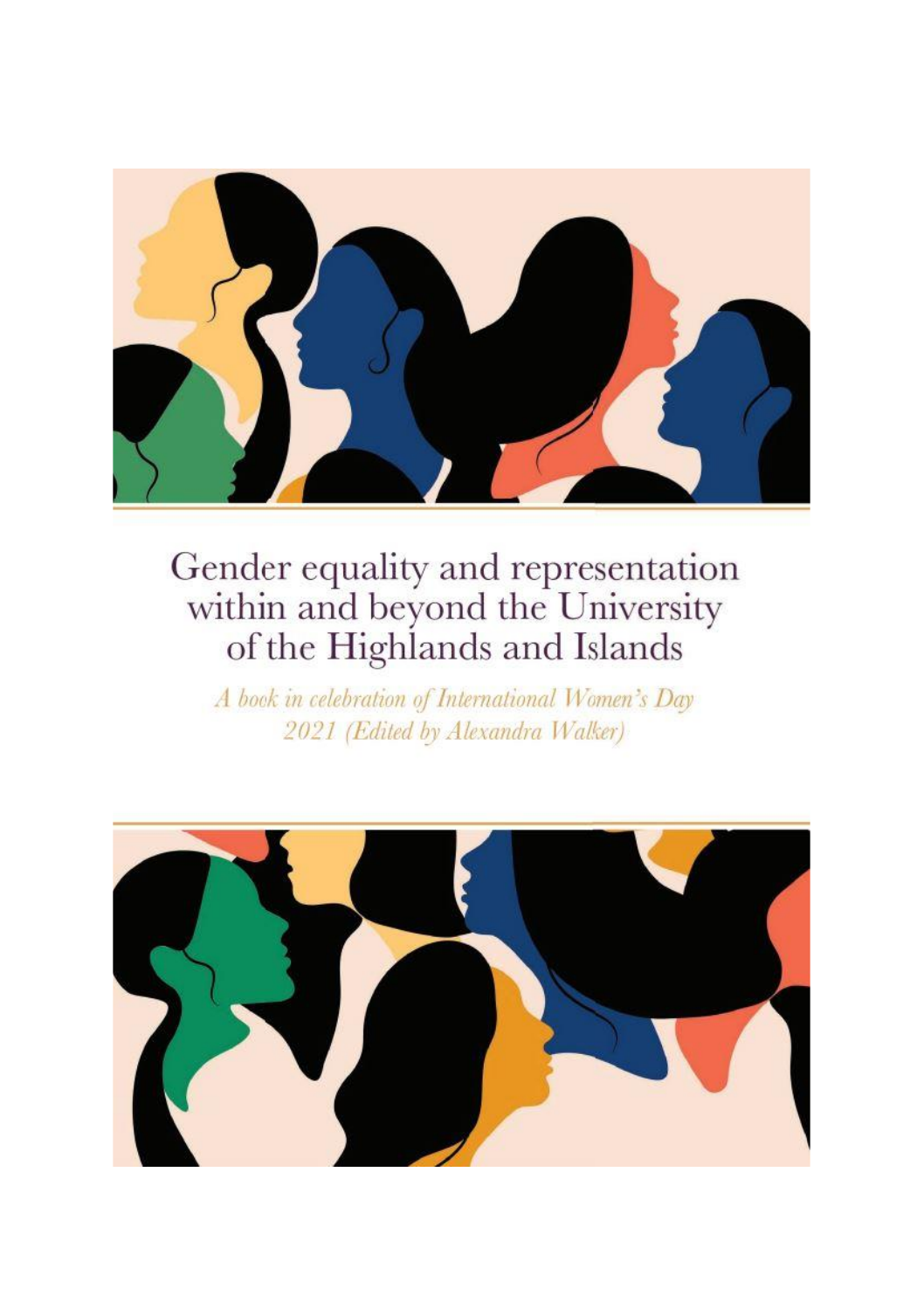# **Women's networks in further and higher education: key considerations for cultural change, digital engagement and responding to COVID-19**

Alexandra Walker | [alex.walker@uhi.ac.uk](mailto:alex.walker@uhi.ac.uk) Professional Development and Recognition Lead, Learning and Teaching Academy University of the Highlands and Islands (UHI)

#### **Abstract**

Women's networks in further and higher education offer spaces for women to come together to discuss the challenges and barriers for women working in education, to hear from inspirational women, take part in professional development and to lobby for change. Beginning with a review of key literature and research this chapter will explore the role of women's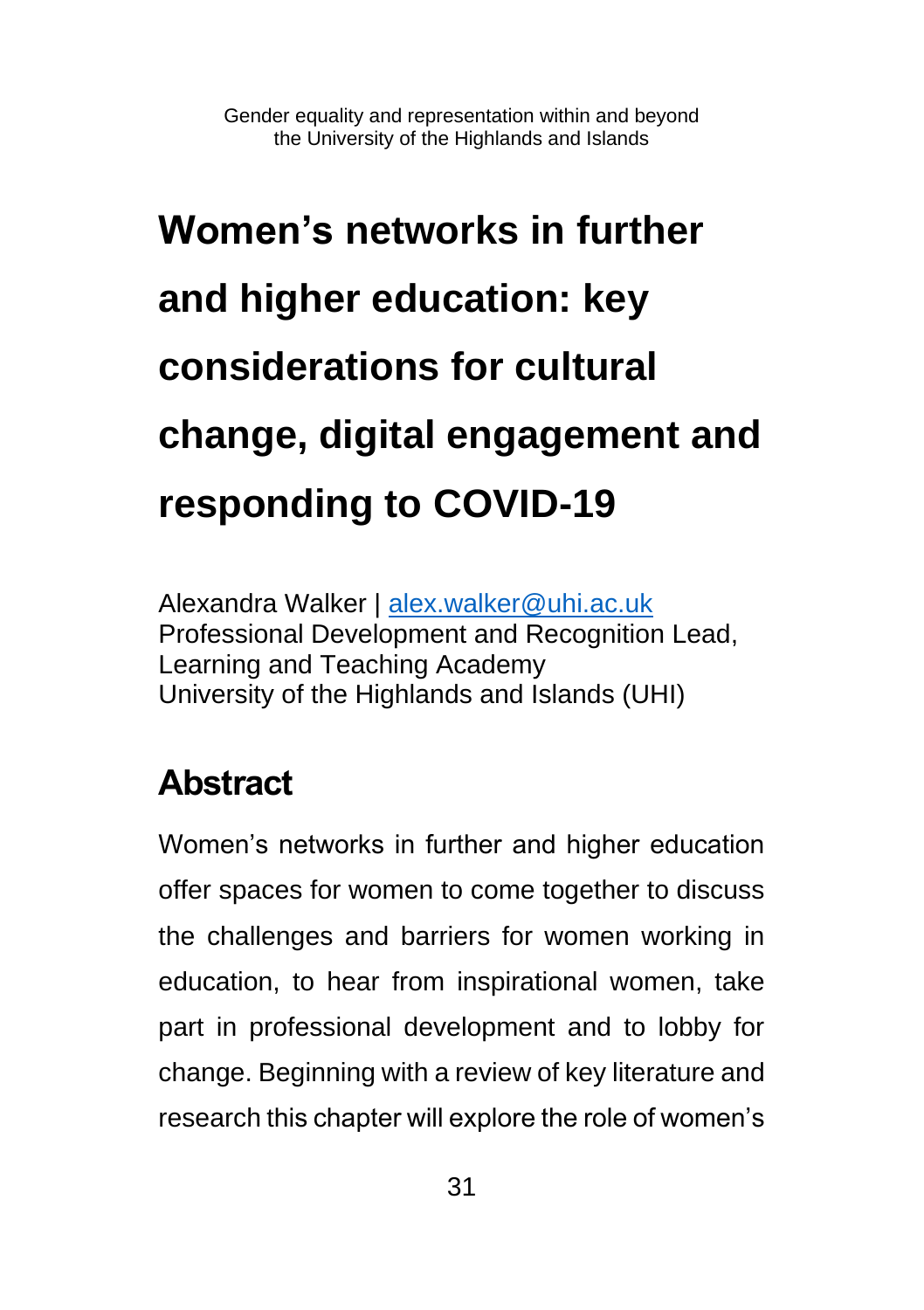networks in further and higher education, including the potential of digitally mediated women's networks. The literature highlights the current inequality in further and higher education for promotion of women into leadership and senior roles and is drawn from a period of 20 years which reflects that issues relating to gender equality are still as relevant today as they were 20+ years ago. Furthermore, the chapter will explore the limitation of networks and development initiatives to have real impact when inequality is embedded within masculinist working cultures and structures. Finally, the chapter will highlight the implications and impact of COVID-19 on gender equality and potential for women's networks to provide peer support and a safe space at a time of isolation and challenge of home and work balance, with a focus on the University of the Highlands and Islands (UHI) Women's Network, including what it has achieved, lessons learned and plans for the future.

32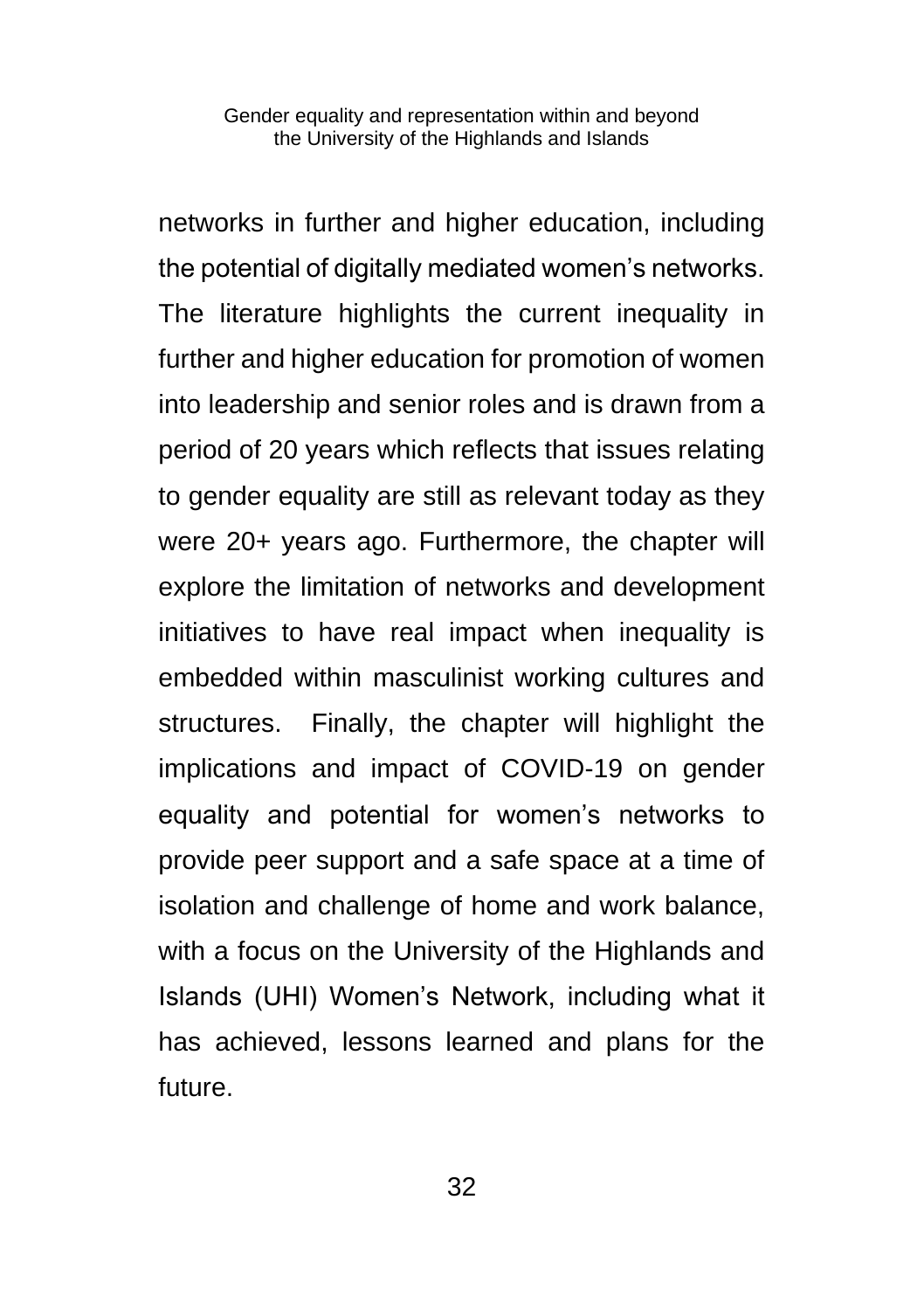**Keywords:** Women's Networks, COVID-19, gender equality, further and higher education, leadership

#### **Gender imbalance in further and higher education: in leadership and senior roles**

An [Advance HE Equality in Higher Education](https://www.advance-he.ac.uk/news-and-views/women-he-accelerating-change-tackle-treatment-and-inclusion-women)  [Statistical Report](https://www.advance-he.ac.uk/news-and-views/women-he-accelerating-change-tackle-treatment-and-inclusion-women) published in 2019 reported that gender imbalance in promotion into professional roles begins early after graduation, with women holding 45.9% of academic roles and yet only 25.5% of professorial roles (statistics collected by gender 2017-18) which is an increase of just 5% from data collected in 2009/10 (Morley 2013: 121) and is despite women being over represented at undergraduate and graduate level (Savigny 2014: 796). Male-dominance is not unique to the UK higher education sector. Across the European Union 86% of higher education university heads are men. 76% of which are in professorial grades (O'Connor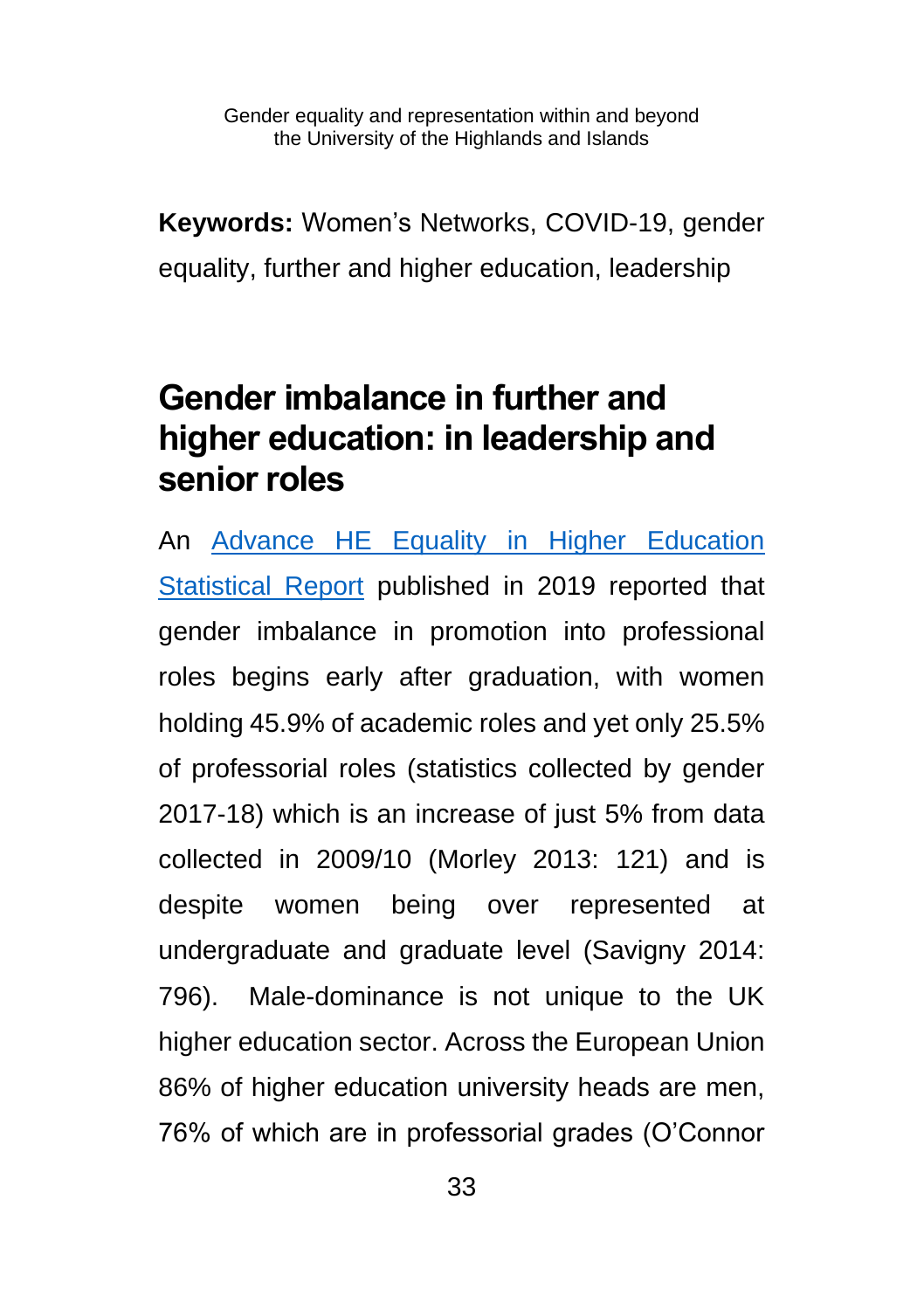2020: 207). The Advance HE report shows that employment contracts, part-time working and lack of gender balance on university boards creates barriers that women need to overcome to achieve progression and/or promotion in academia in the UK sector. Further barriers include significant cultural ones, such as the perception of the leadership role as being "demanding, aggressive and authoritarian" (Morley 2013: 123) and best suited to males. Additionally, the "male dominance of leadership can produce stability in relationships, networks and structures that reproduce professional hierarchies" (Morley 2013: 125) and position the woman as the 'other' (Savigny 2014: 798, Crabtree and Shiel 2018: 902). This masculinist working culture "understood to mean compliance to a regime of almost total and uninterrupted commitment to wages work" (Crabtree and Shiel 2018: 901) does little to encourage women who are more likely to be balancing work and caring commitments than their male colleagues, to remain and progress in academia.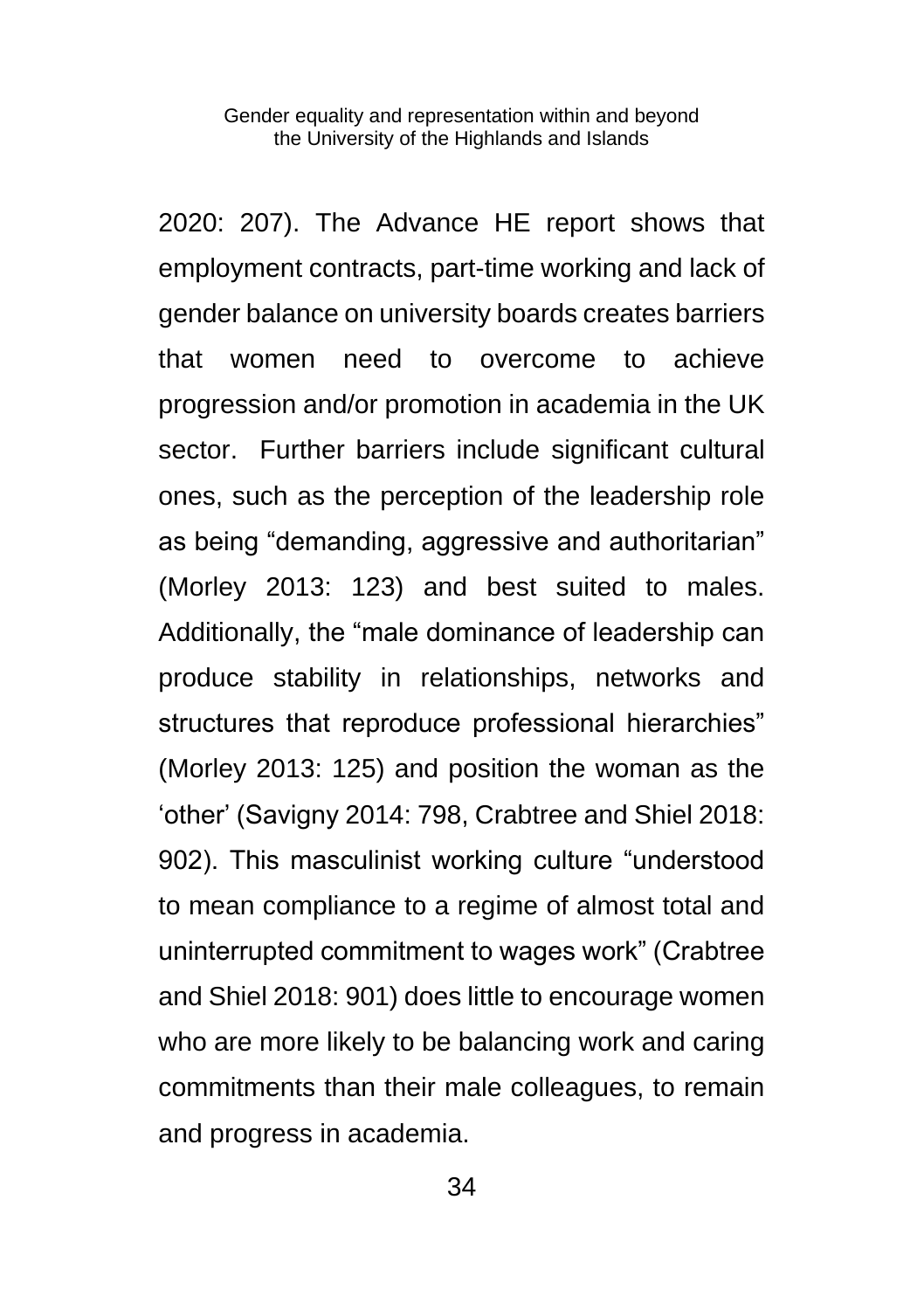When women do reach senior positions their experiences of leadership can still leave them feeling isolated and in the minority. Interviews with 18 senior women professionals from leading UK higher education institutions found that despite them having successfully reached leadership positions "their experiences of leadership could often be quite confronting and be characterized by men behaving in an aggressive, loud and domineering manner, particularly in meetings with other senior managers" (Burkinshaw and White 2017: 5/6). A lack of discussion around these issues leads to further compound the under-representation of women in senior and leadership roles in academia and sends a negative message to women earlier in their careers about their own prospects for success (Savigny 2014).

O'Connor (2020) explores organisational hierarchies through vertical and horizontal level lenses. The vertical level refers to senior positions dominated by

35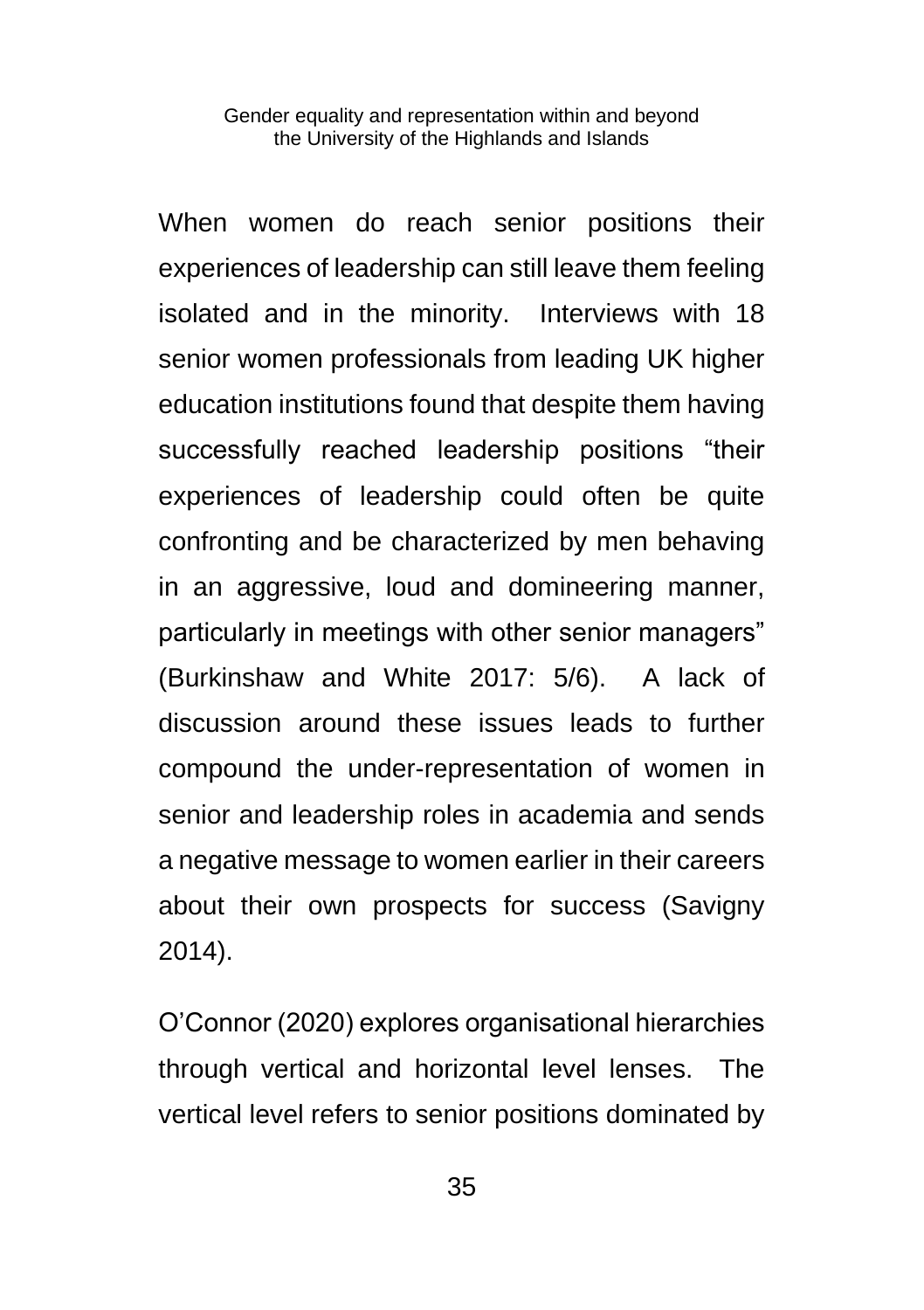men, whereas the horizontal 'segregation' refers to areas of the organisation that are predominantly staffed by women. O'Connor points out that the different approaches to evaluating the vertical and horizontal levels, with the vertical areas of work being considered more skilled and strategically important, create a barrier for women to progress to senior roles (212). As O'Connor observes these cultural "practices value men and (to) facilitate their access to such positions and (to) undervalue women and inhibit their access' (O'Connor 2020:208).

In summarising key findings from research to date, it is clear to see that promotion practices favour men and cultural structures value areas and practices dominated by males which are considered as more strategically important, which in turn creates masculinist working cultures. Part time working, employment contracts and lack of female representation in senior positions, and not in the male dominated networks, create further barriers for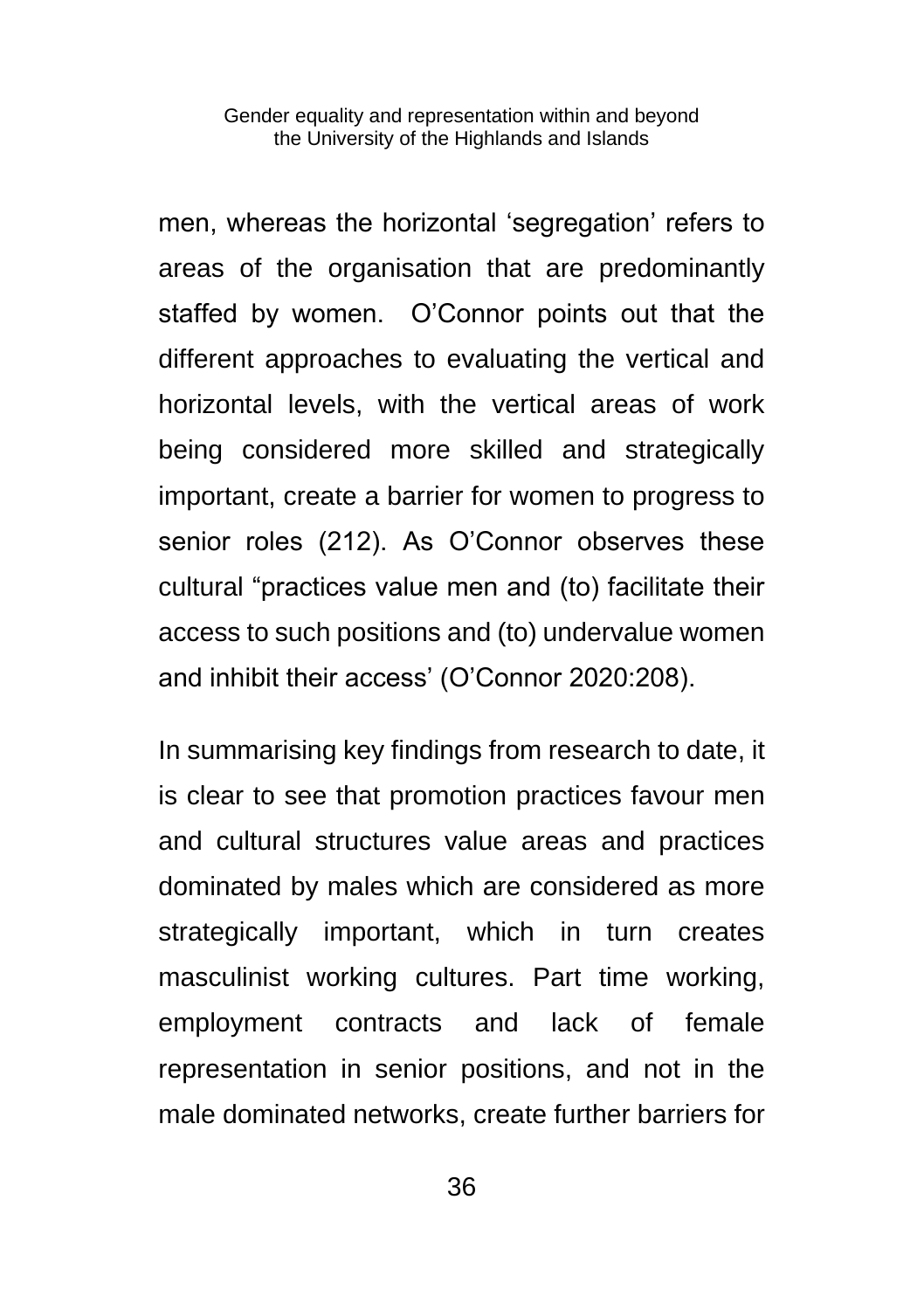women progressing in further and higher education. The limited opportunities to talk about these barriers further compounds the problem.

# **Women's networks in further and higher education**

A literature review carried out by Pini et al. on women-only spaces from studies dating between 1986-2001 found they could increase selfconfidence, raise awareness of learning opportunities, and help women gain new skills and grow social networks. However the authors also argue that they shouldn't be seen as a single fix or approach for increasing women's representation in management positions (2004: 2) which instead require cultural and structural changes. Research carried out by Macoun and Miller into the experience of women participating in a feminist book group at an Australian Political Science department found that those who participated benefited from peer support, navigating the "often hostile space of the University"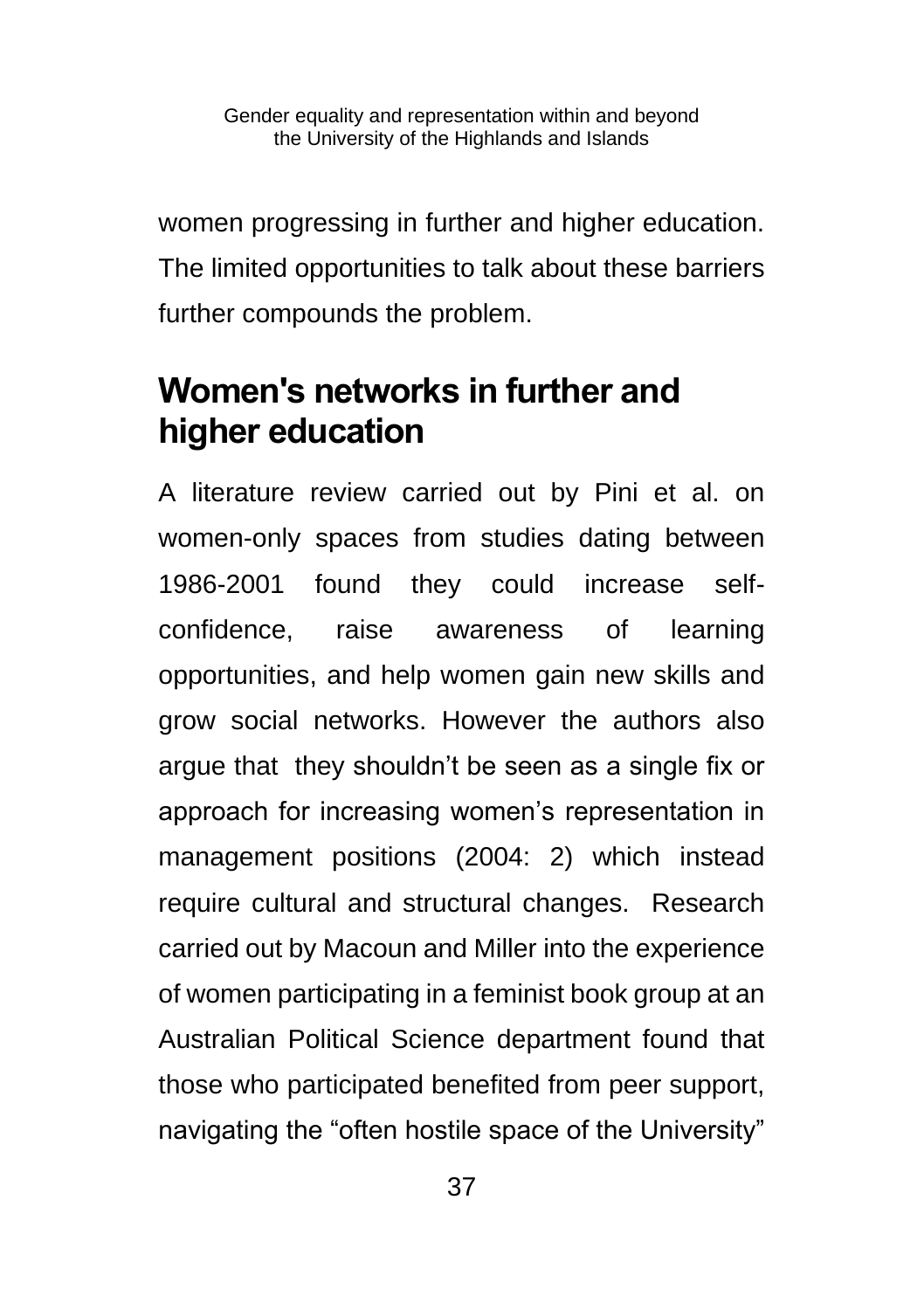and nurturing a community of belonging within the group (2014: 288).

Leathwood (2004) also explored the perceived benefits of women-only spaces. Citing the works of Marilyn Frye (through Tong 1992), Thompson (1997) and Hartsock (1998), Leathwood stressed their importance as a space away from men and male defined and dominated practices, and as safe spaces to grow and learn away from the participants' oppressors (2004: 449).

# **Online and online supported women's networks**

With the advancement and access to technology, online women networks and movements have broadened the reach and visibility of gender equality in education beyond a single institution or group. Online spaces can encourage contributions and memberships from different, for example the femedtech collective (feminist education technology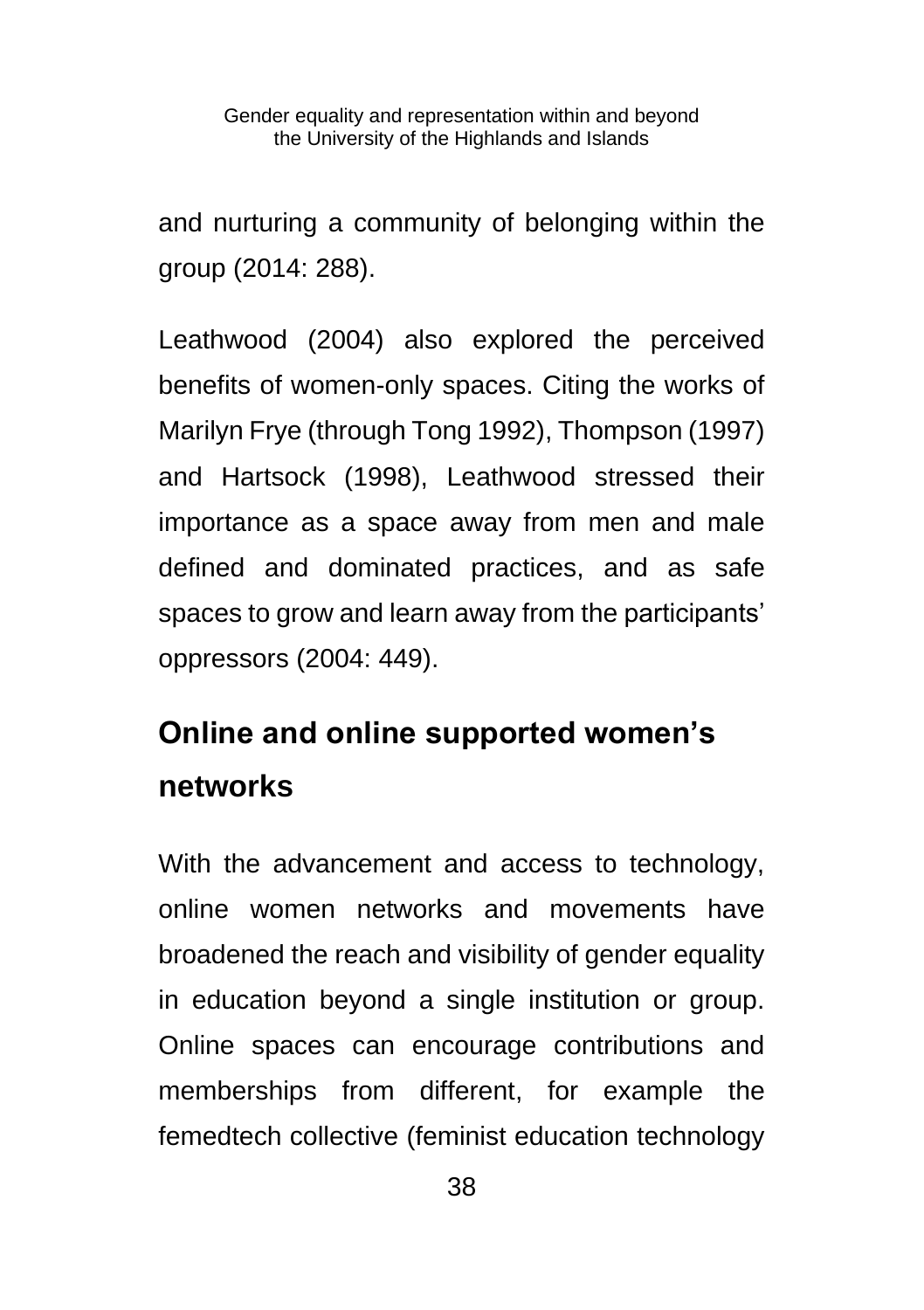@femedtech) welcomes "colleagues of all nationalities, races, ethnicities, sexualities and genders" (https://femedtech.net/aboutfemedtech/values/) to become involved, aware and join in the critical conversations beyond women-only spaces. Formed in in 2016, the femedtech collective offers an open digital network for people learning, practising and researching in educational technology, and aims to be "alive to the specific ways that technology and education are gendered, and to how injustices and inequalities play out in these spaces" (femedtech, n.d.).. The Women in Academia Support Network (@wiasnofficial) offers a digital space and hashtag for women academics from all stages of their careers, and is also open to all to follow and contribute.

These spaces are important to ensure that allies of change are recruited, that equalities are explored beyond specific group-only spaces, and that inequalities are exposed and challenged.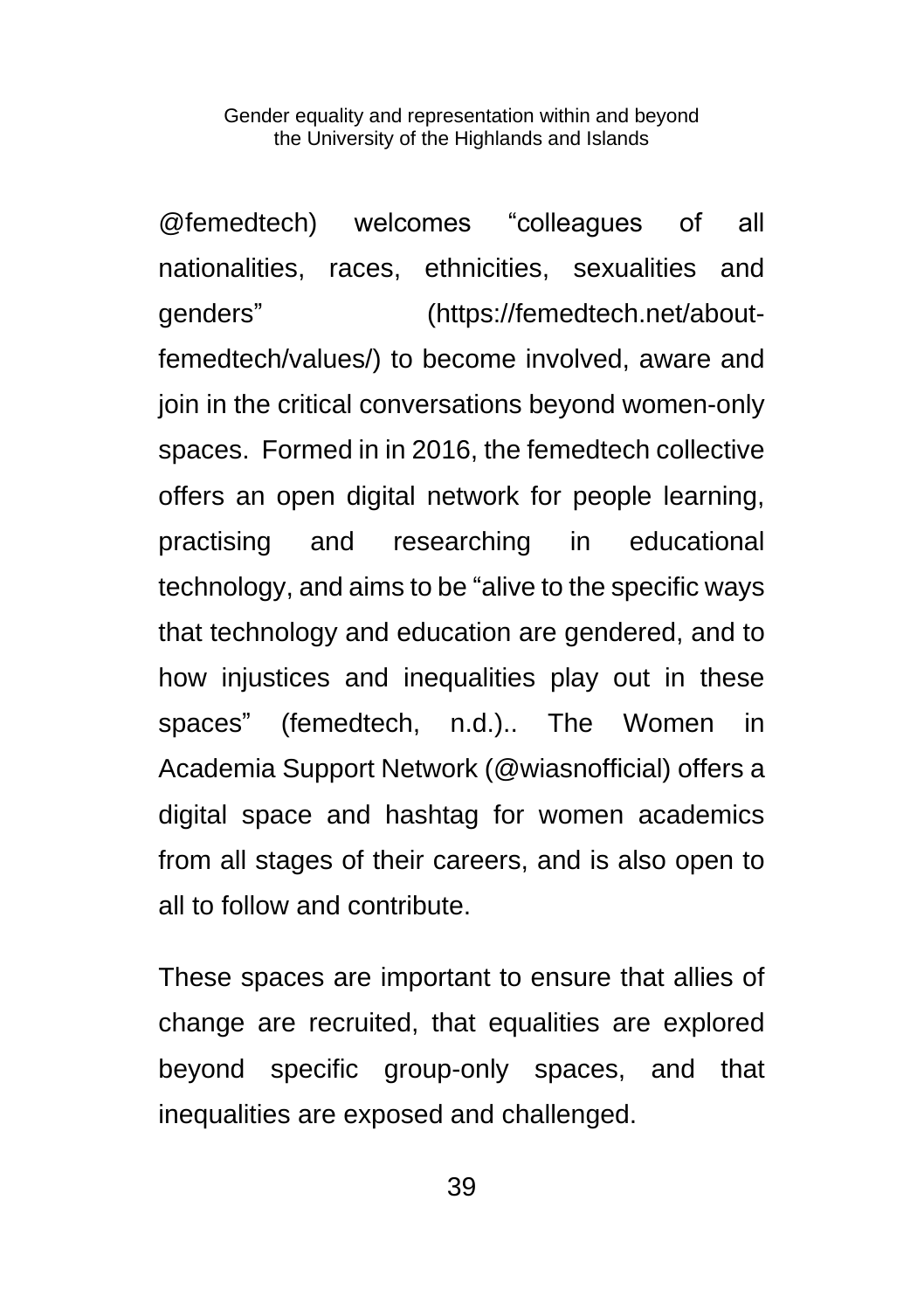However, as Leathwood explores in her paper, women often have "a straightforward desire to meet in a space with other women and to be able to talk about issues, concerns, ideas, and experiences free from negative responses from men" and it is often the combination of integrationist and separatist strategies that promotes change and challenges practices (2004: 450).

#### **Limitations to gender equality initiatives**

Despite the aforementioned benefits of Women's Networks, it should be acknowledged that there are limitations in the extent to which women-only networks, professional development initiatives, sector awards and leadership programmes can support progression into leadership and management roles for women.

Leadership programmes can offer opportunities to develop leadership skills and qualities, but without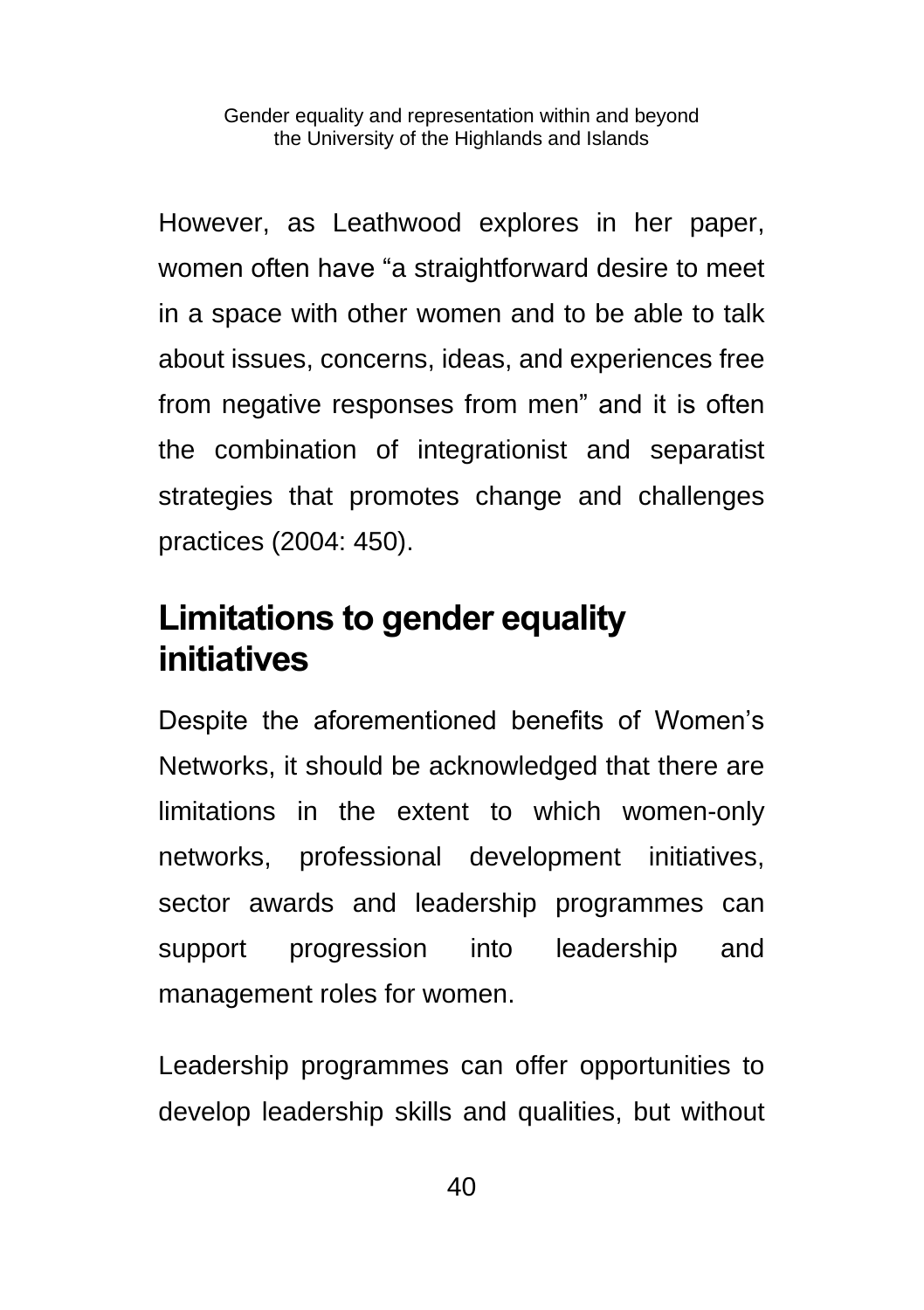cultural changes can leave participants still feeling marginalised. For example, interviews with both academic and administrative women working in middle management positions or aspiring into those positions at a new Australian university found that a leadership programme left participants feeling disenfranchised or sidelined, with one interviewee stating that having had the time to think about the workings of the university had served to "convince me that I am a poor fit with this university" (Burkinshaw and White 2017: 9). These types of experiences further compound women's feelings of being 'othered' and disadvantaged.

Athena Swan is an initiative that awards a bronze, silver or gold award for commitment of HE institutions towards gender equality across all roles (previously focusing on STEM). However, Athena Swan, as O'Connor contends and argues, drawing evidence from the work of Amery et al (2019) and Graves, Rowell and Hunsicker (2019), has no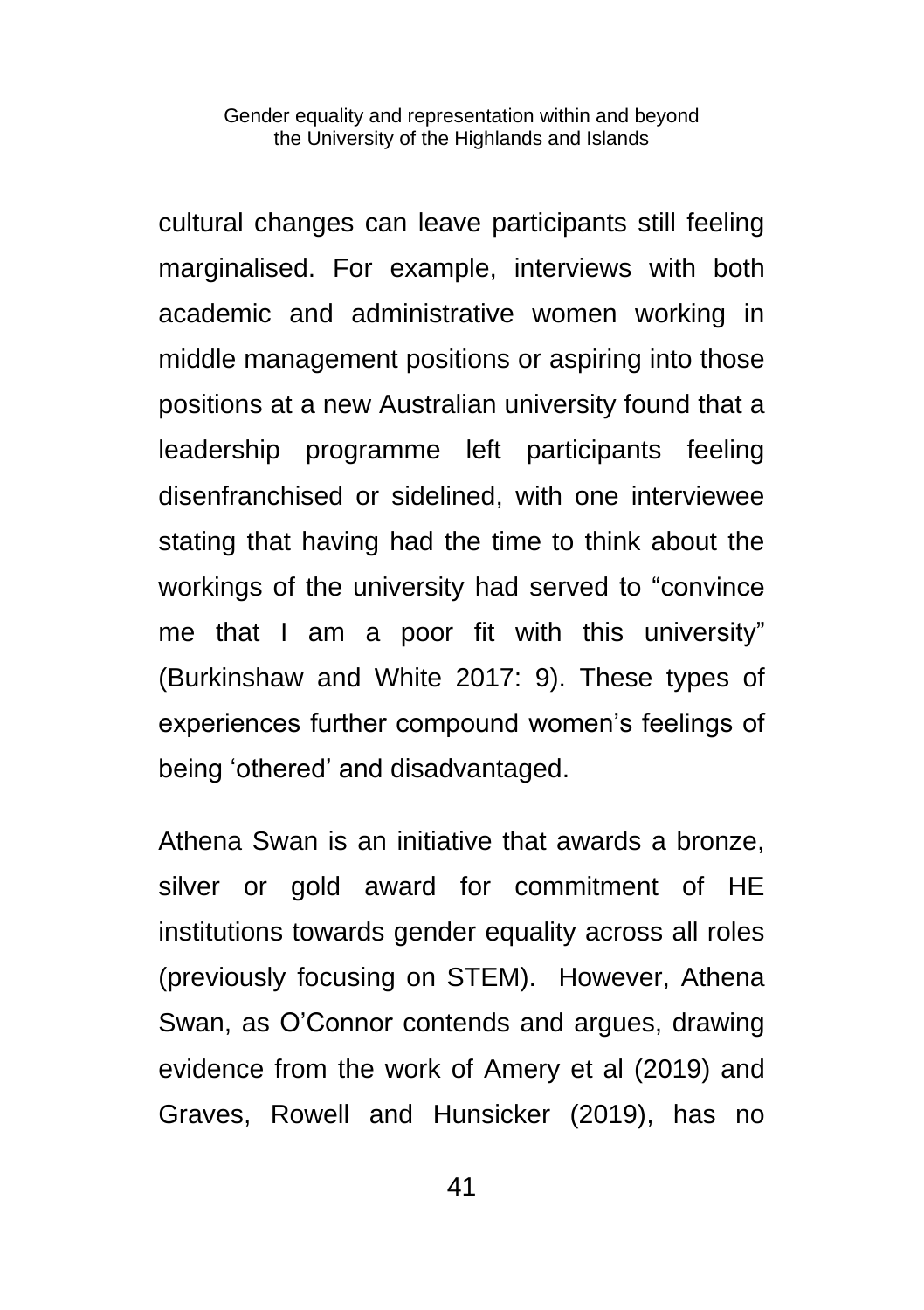leverage at very senior level to promote gender equality, hasn't changed the pay gap, and has not increased gender equality at a senior level nor changed organisational culture (2020: 219). Therefore, providing a useful space for discussion around gender equality does not necessarily translate to institutional change.

Although mentoring is an established professional development opportunity for supporting minority groups there are limitations to the extent that mentoring can influence career progression, and these limitations can be felt by women professionals who seek mentoring to support career progression opportunities within an institution. It is therefore critical that mentoring programmes should not be considered the 'fix' to the issue of gender inequality. Consequently, it is important to acknowledge the barriers to career progression which may influence the perceived benefits of the mentoring partnership

42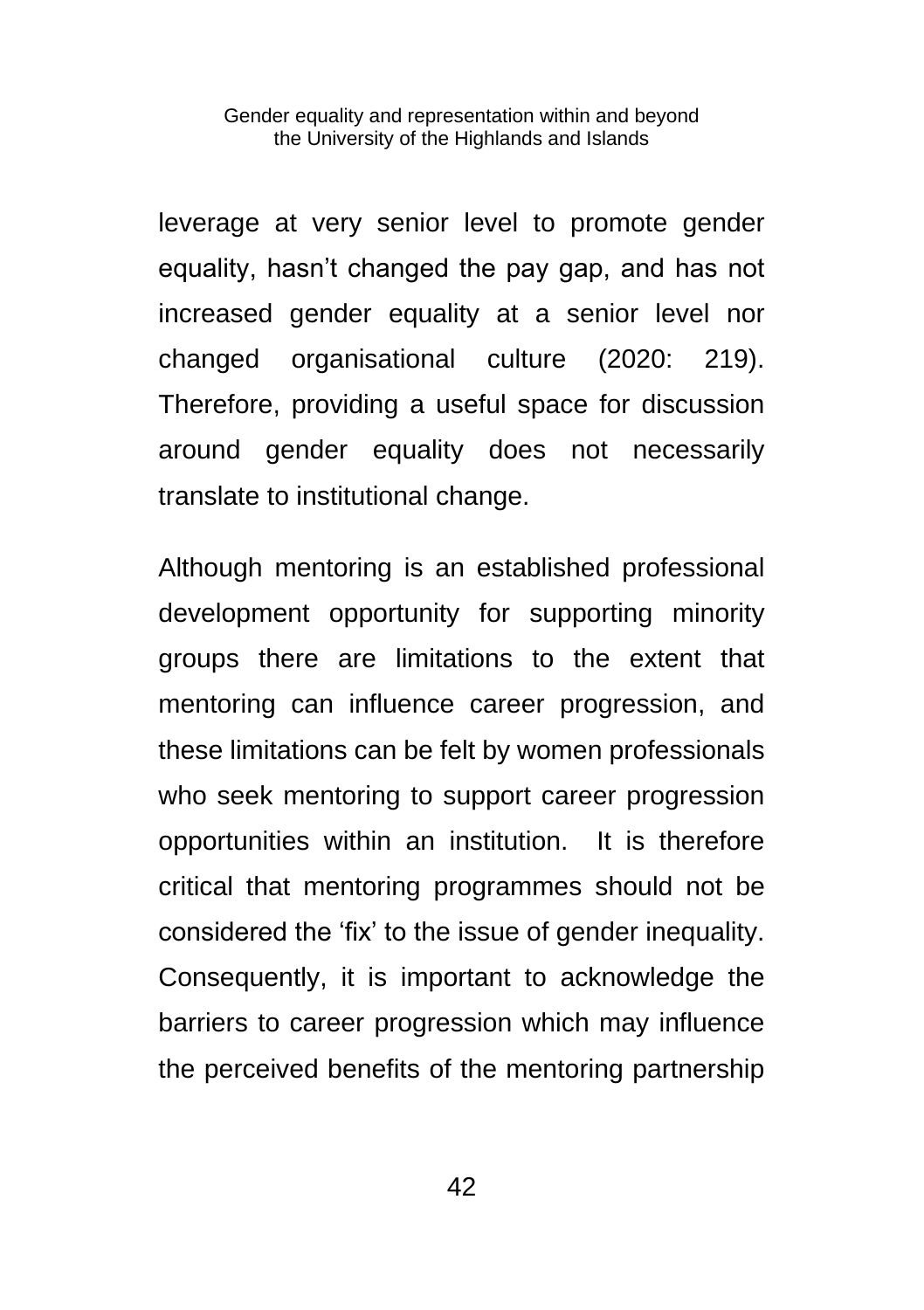(Kent et al. 2013: 213, Tareef 2013: 703, Castanheira 2015: 338 and Morley 2013: 125).

However, despite the aforementioned limitations, professional development opportunities can offer some benefits to individuals. For example, mentoring does offer less measurable but significantly important benefits for minority groups, including increased self-confidence, institutional awareness and networking, and it can be contended that these skills "should be inherently linked to career success" (Allen et al. 2004:128)**.** Furthermore mentoring partnerships can provide both the mentees and mentors with "the opportunity to develop their own thinking in the presence of others who faced similar experiences" (Padgett 2004: 182). Interviews carried out with 30 women who took part in the women-only leadership programme Aurora found that participating in the programme increased their motivation to seek leadership opportunities, and develop the skills of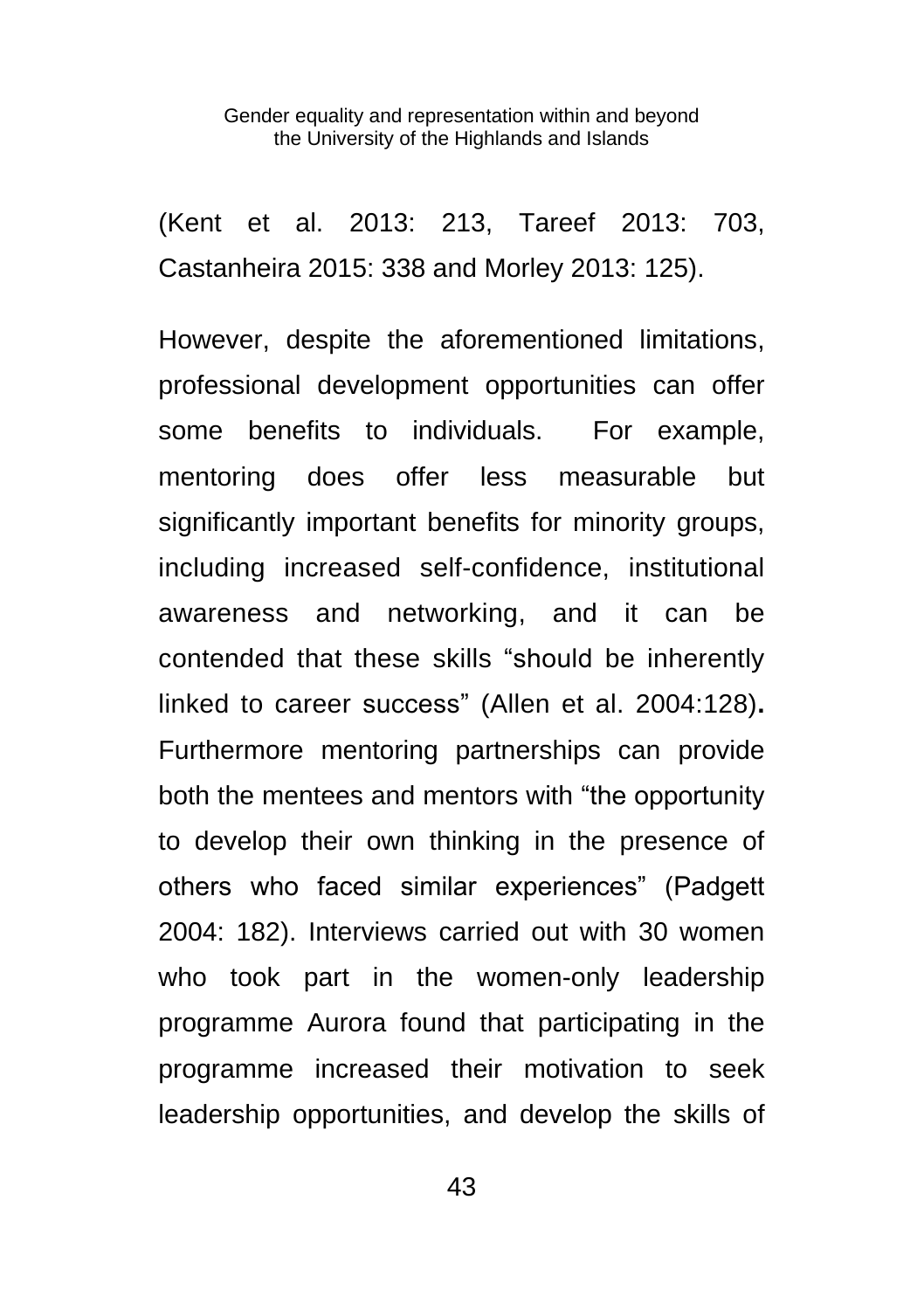leadership and career management. Although lower than other perceived benefits of taking part in the programme 30% of those interviewed agreed that the impact of Aurora meant that 'I openly challenge the system and/or culture of my workplace' and 40% agreed that 'I find way of turning systems and/or culture of my workplace to my advantage' (Barnard et al. 2021). This shows the role of leadership programmes to highlight and challenge the cultures that are enablers to inequalities.

There is less literature available specially focusing on Women's Networks. This likely highlights Women's Networks as a 'nice to have' and where they are in place perhaps considered more informal networking spaces for likeminded people and often for women in senior positions. However, both the literature review by Pini et al. (2004) and the article by Leathwood (2004) acknowledge that since women-only networks and spaces have been around they have provoked debate, with some

44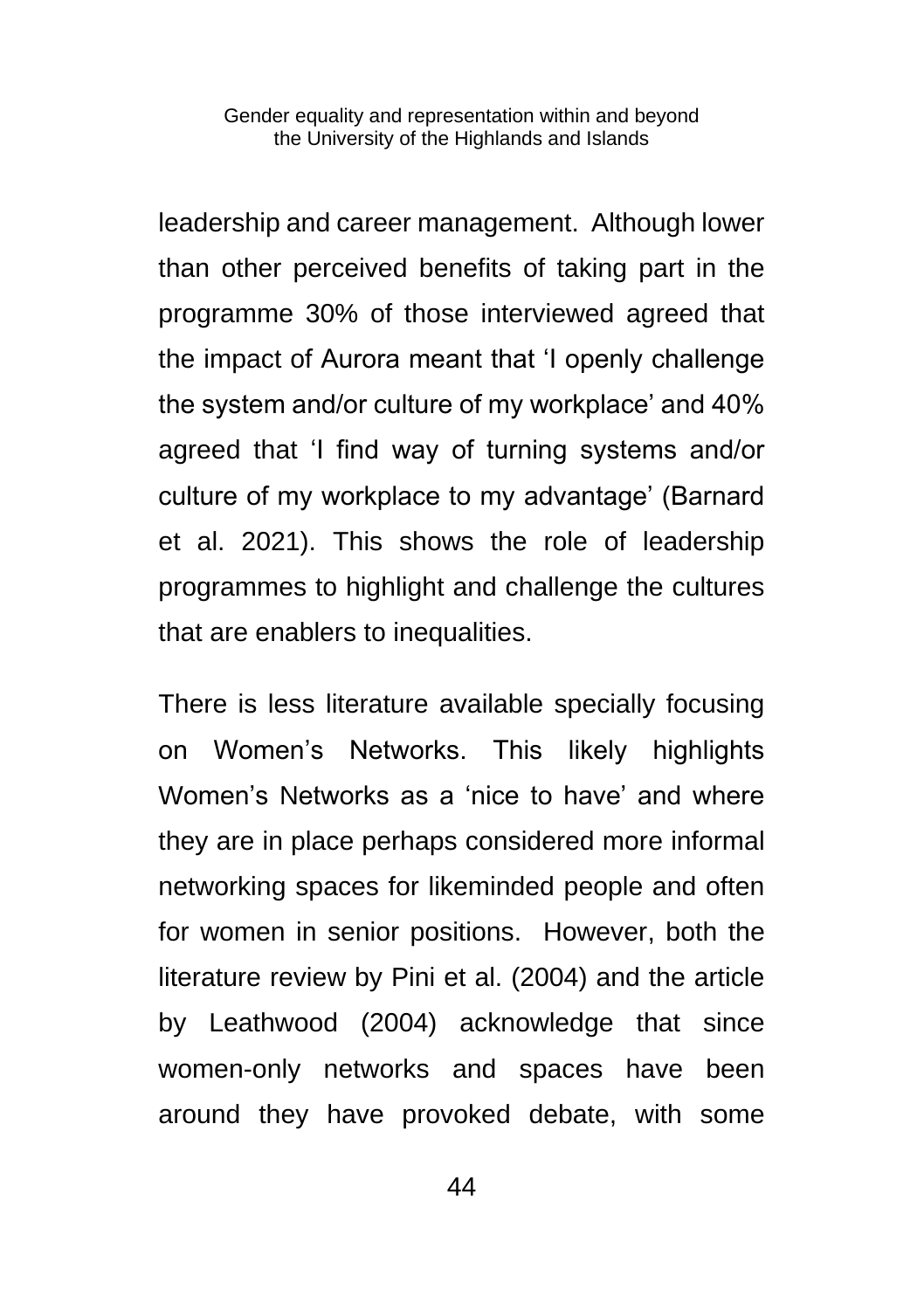feeling women-only spaces are separatist and exclusive, whilst others believe they are necessary to provide a protected space away from masculinist dominance and hierarchies. Women-only networks encourage discussions around challenges and barriers within the group which are impacted and disadvantaged by these barriers, so there will always be a limitation by which change can come from women-only networks, if that is indeed the purpose of the group. This highlights the need for such networks to find opportunities and pathways to lobby for change. Furthermore, there is some consideration around whether women are 'othering' themselves by creating spaces that exclude men and this highlights the need to position women's networks alongside groups and initiatives that are open to both men and women and do not position gender inequality as women's problem.

In summary, despite the underrepresentation of women in leadership and senior management

45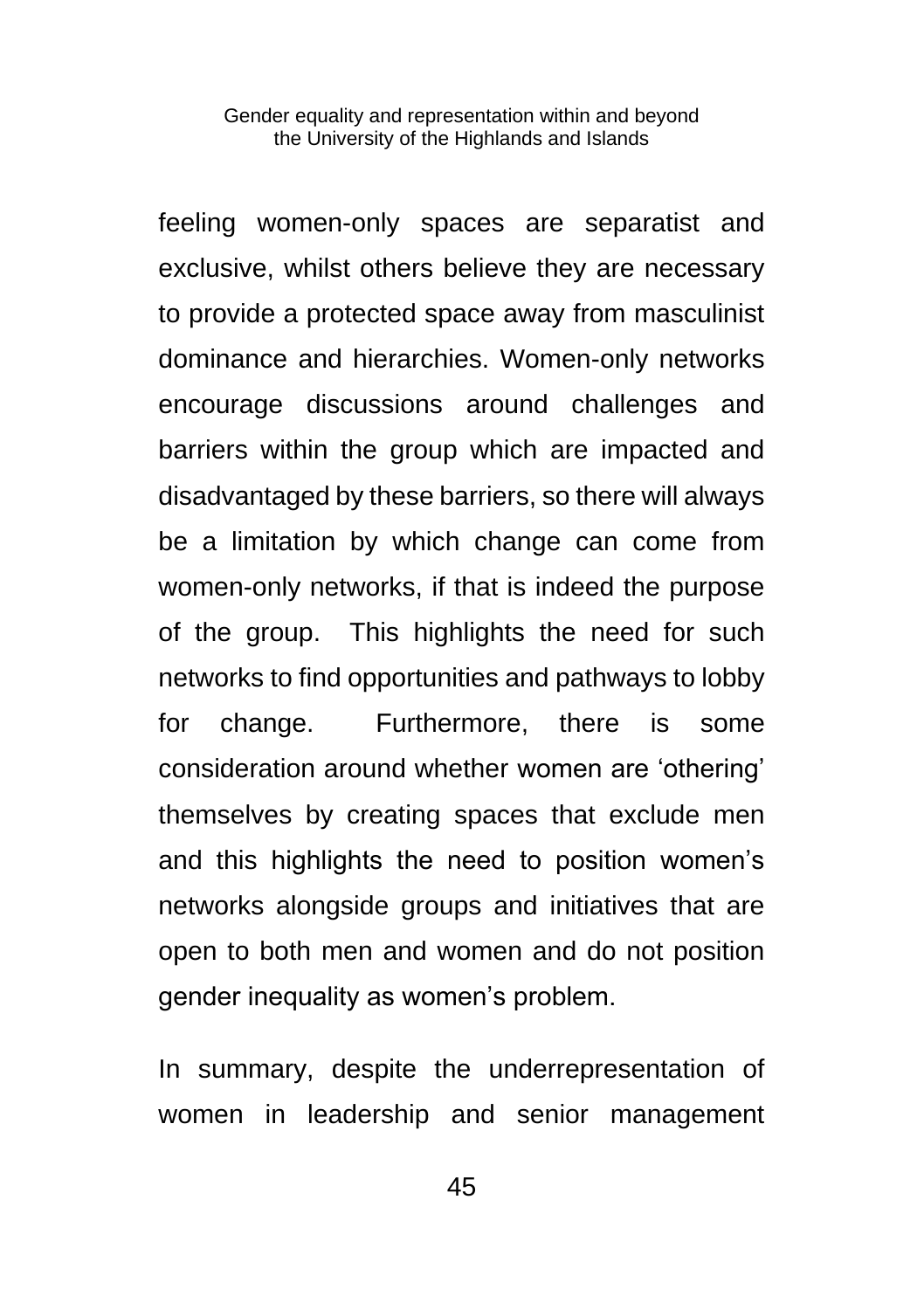positions in education, the approach is often "an individualised response to problems that may require more collective or structural solutions" (Morley 2013: 125). This focus on 'fixing the women' further 'others' women and "focuses on why women do not measure up to HE leadership roles" (Burkinshaw and White 2017: 3). The aforementioned initiatives and networks do have benefits and together can make an individualised difference but unless cultural barriers are addressed they will produce limited impact in the way of actual change to inequality in further and higher education. Despite the aforementioned limitations these spaces, and the conversations within them, hold value and opportunities to raise awareness, champion cultural change and challenge indifference, recognising the latter in relation to what Bryson (1999) points out ergo: "men can benefit from the overtly oppressive or discriminatory practices of others; because their failure to oppose such practices can itself be seen as a form of connivance,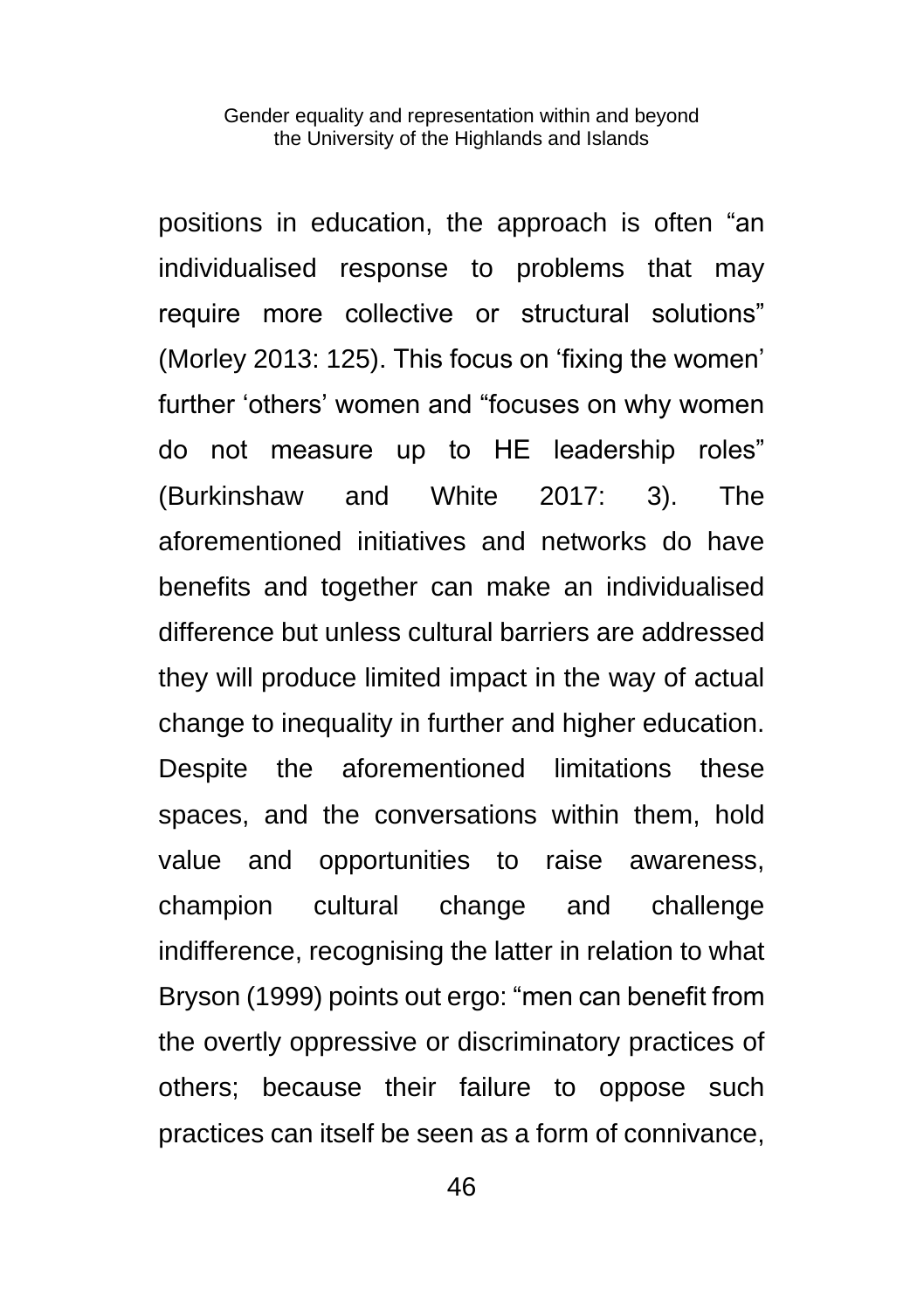the distinction between male power and male persons is frequently difficult to sustain" (as cited by Leathwood 2004:455).

# **UHI Women's Network**

The UHI Women's Network was formed in 2018 after the first university wide International Women's Day highlighted a women-only network would be of benefit to colleagues across the university partnership. Therefore, after the event an email was sent out to all participants and colleagues across the UHI academic partnership to see who would like to join the network, with over 40 positive responses then received.

In forming the network, the decision was made early on that it would be open to colleagues who identify as women across professional services, research, teaching, and leadership roles and at any stage of their career. The Women's Network provides a space for all women working at UHI recognising that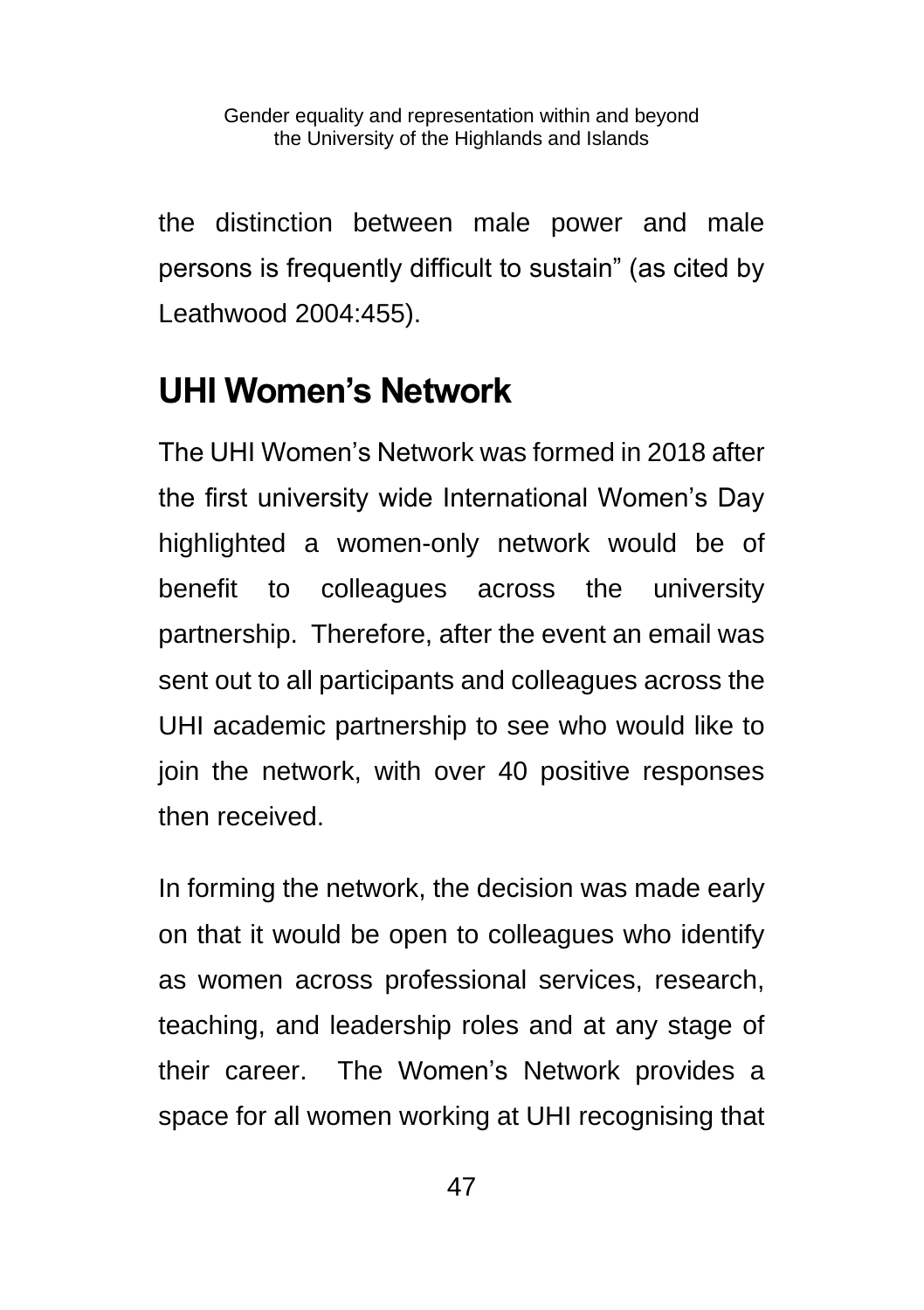a space for only 'one' group within a group marginalised by gender would be counterproductive in not 'othering' women holding varied roles in education. Women's networks are often for senior women and given that the main barrier in universities is around promotion to senior positions it felt important to be inclusive and have a network with colleagues at any stage of their career, including senior women. It was hoped this would nurture fruitful discussions around barriers to career progression, as well as insights from women who had been successful in moving into senior and leadership roles within the university.

Alongside the women-only network there is also an online University of Highlands and Islands Women's Network hosted in Yammer. This is open to all, with male colleagues regularly contributing to the space to share articles, news articles, and professional development opportunities for women, and information of benefit or of interest to anyone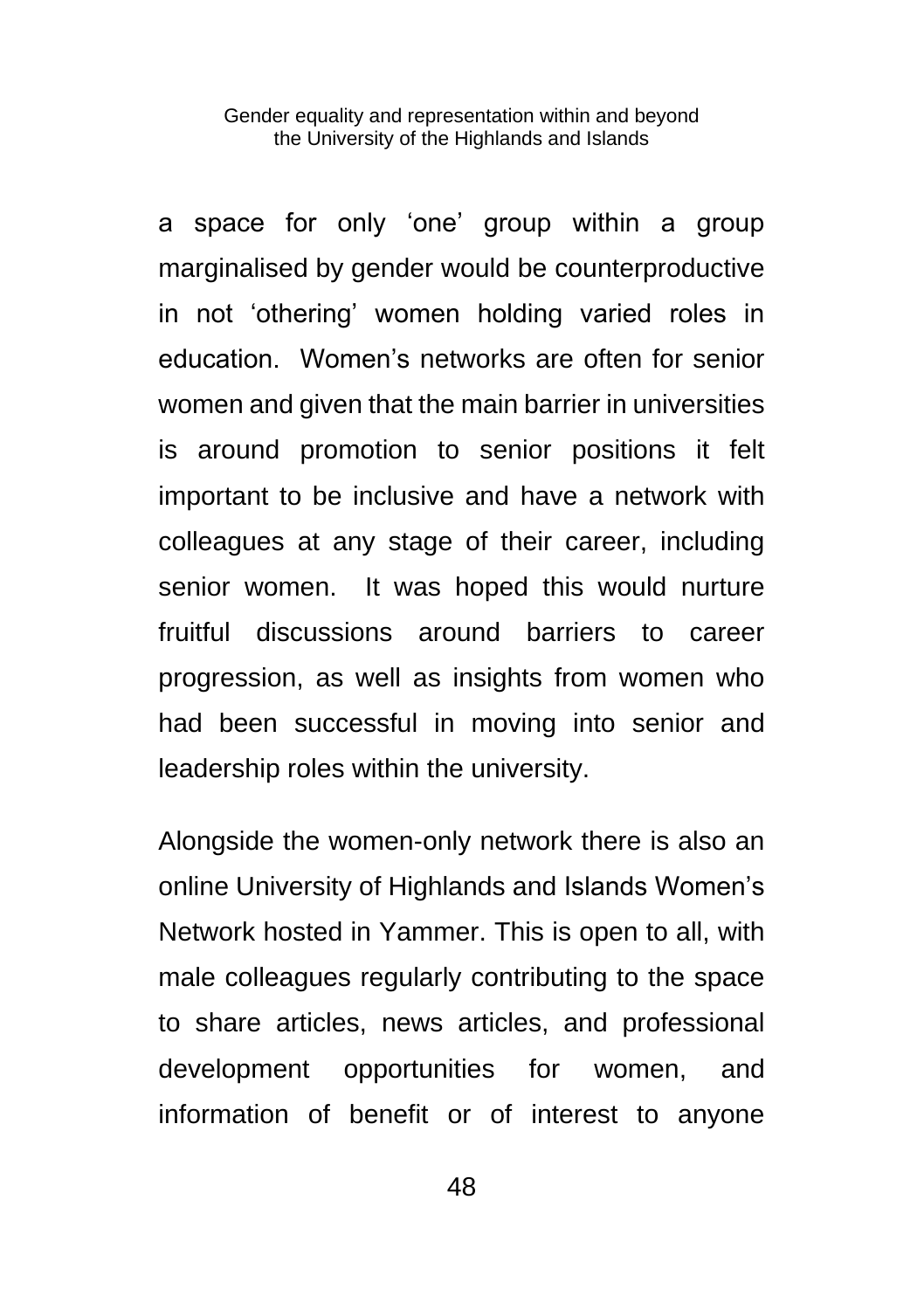passionate about gender equality in education at UHI.

# **Utilising technology**

As well as online and open spaces, technology has opened up the opportunity for participation in women's networks regardless of geographical location. Within UHI, due to the geographically distributed context, traditional approaches to engage staff in professional development and networking opportunities, which typically involve face-to-face facilitated sessions, are not possible to offer in an equitable or cost-effective way. The UHI Women's Network, is offered to women across the academic partnership with meetings attended in person and through synchronous technology pre-COVID and entirely synchronously post-COVID. Network members are able to join meetings through their own college or home and from a range of technology including laptops, tablets and phones. This requires more pre-meeting planning and facilitation than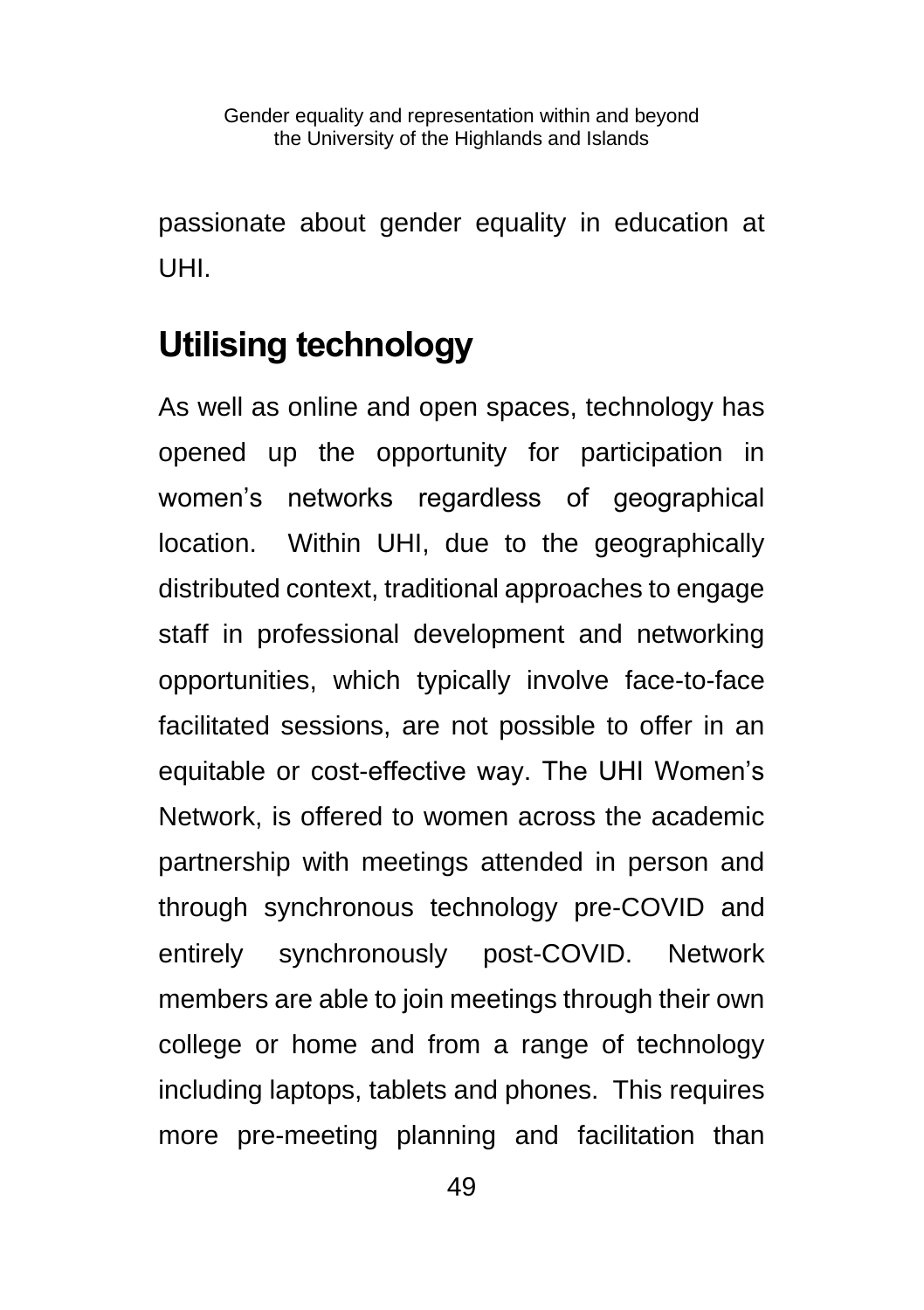perhaps a traditional network where meetings take place in person but does not disadvantage those who could not attend in person (pre-COVID). Furthermore, since COVID the need for spaces to mitigate against isolation and provide online locations to continue the discussion around gender equality has been crucially important, especially given the data emerging that highlights that women have been more disadvantaged by COVID than men. For example, the UHI International Women's Day 2021 event which was opened up to anyone working in education, and moving from an in-person to wholly online event opened up these important discussions beyond a single institution or group, and also saw the highest number of participants since the event was launched at the University in 2018.

Recognising the aforementioned limitations for initiatives to 'progress' women through the masculine hierarchies of further and higher education, it was important to stress that the network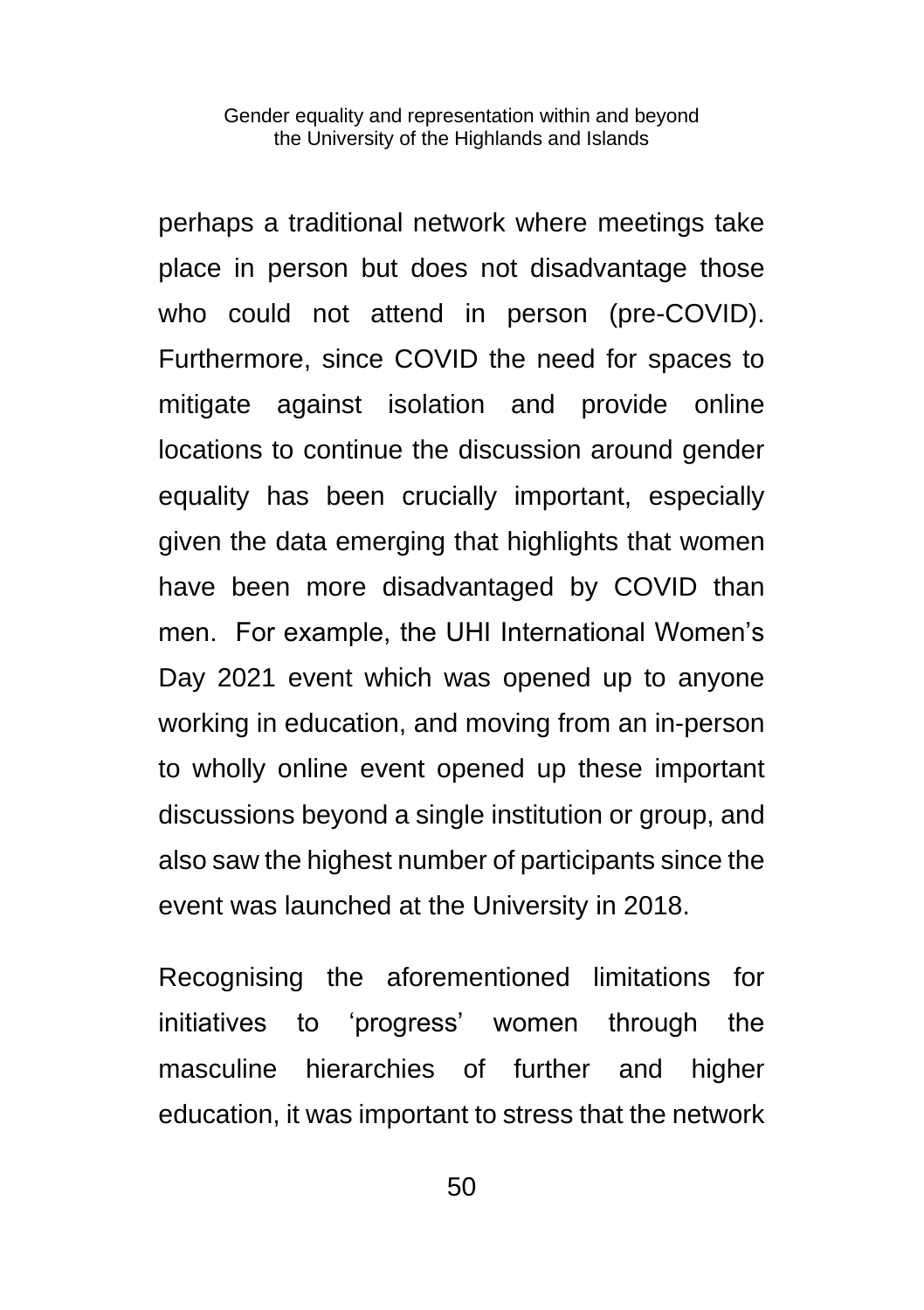is not intended to 'fix the women' who belong to the network but instead offer a safe space to discuss common challenges, hear from inspirational women, and to lobby for change through sector and national initiatives such as Athena Swan and International Women's Day itself. Moreover, in a distributed university it was hoped that the network would offer networking opportunities beyond the member's immediate Academic Partner college and subject or disciplinary context.

#### **Aligning to university wide events and initiatives**

The UHI Women's Network has also aligned and fed into wider initiatives and events. In Digital Education Week which took place in January 2019, Dr Louise Drumm, lecturer at Edinburgh Napier University, spoke to the network about her experiences as a professional woman working within the different fields of theatre and learning technology, exploring from her own perspective, challenges, barriers and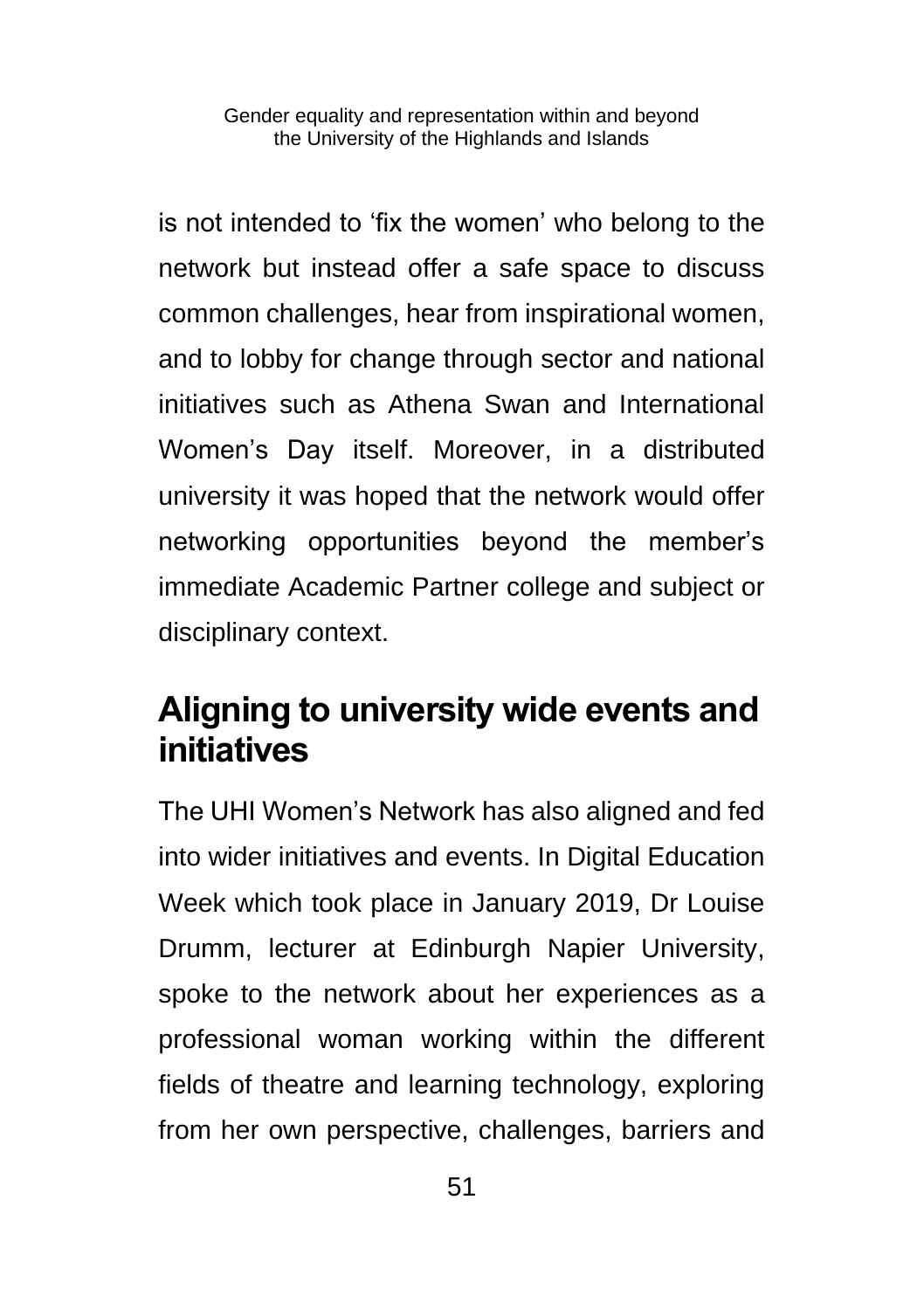successes. The network has also fed into the Athena Swan application through a survey and focus group exploring experiences and perceptions of women working at UHI. Within UHI the Auroran alumni have become active and a vital voice in the spaces of the women's network and events like International Women's Day, facilitating meetings, presentations and workshops.

#### **Benefits so far**

Members of the Women's Network have highlighted that being part of a community, the process of networking, peer-peer learning, support and guidance as being of great value, as captured in the comments below.

> "The women's network brings together an inspiring community of colleagues from across the partnership. It's been a catalyst to discussion and learning. I took so much from the recent interactive session with Dr Irene Garcia on exploring the topic of imposter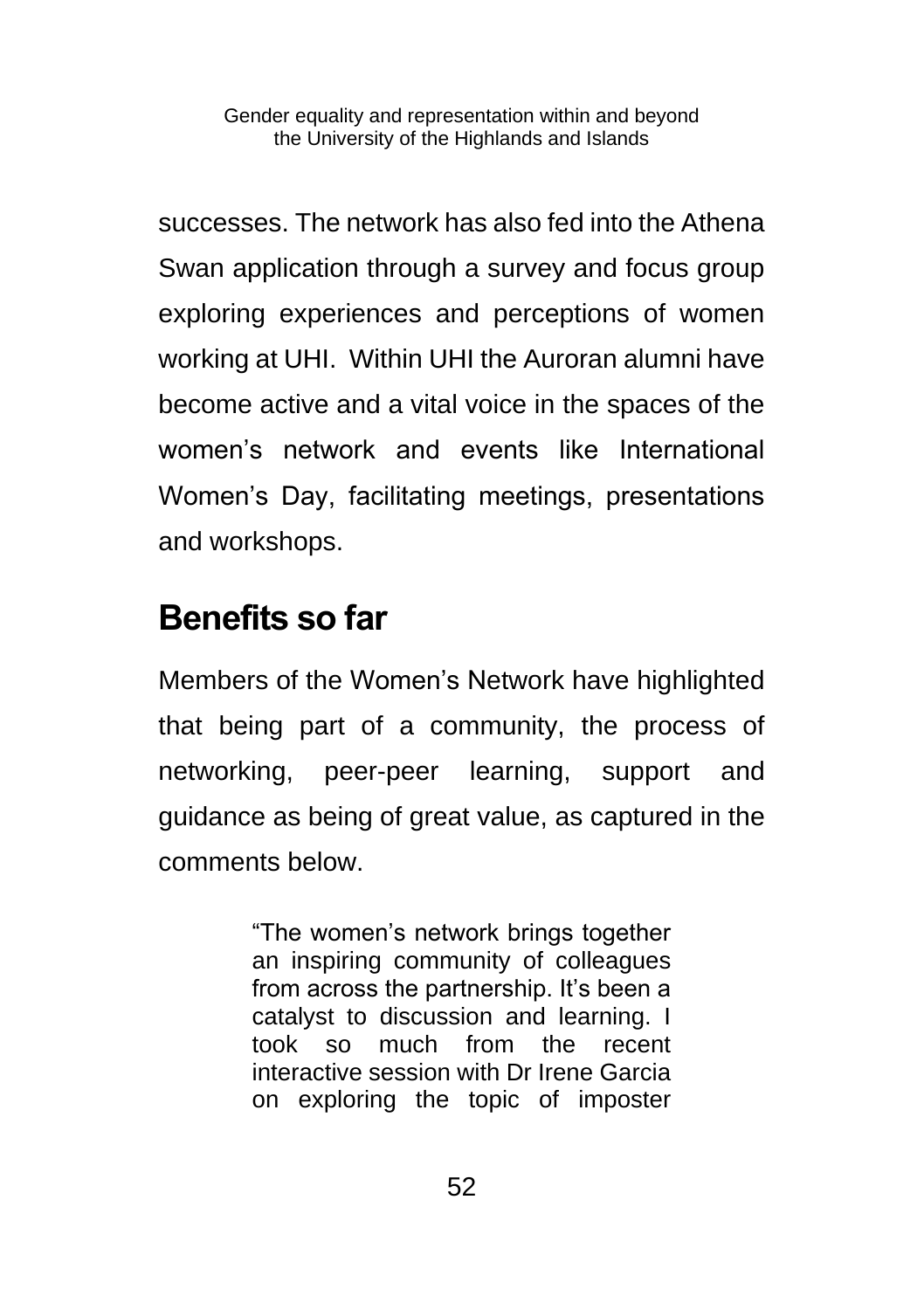syndrome that I've tried to embed in my day-to-day'."

"UHI women's network - a positive, empowering, supportive network of like-minded people. I always come away from the events, thinking I can make a difference. The group has helped me build my own network within UHI and to the welcoming nature of the network I would have no hesitation in contacting any of the members for support/advice and would welcome the same in return."

"The UHI women's network has brought me into contact with university colleagues I may not have met otherwise. It's been invaluable, enjoyable and uplifting to be part of the network".

# **Looking forward**

As the Women's Network has developed and awareness of gender equality has risen in the university through initiatives such as the women-only leadership programme Aurora, International Women's Day, and Athena Swan, the need to move some of the discussion beyond the space of the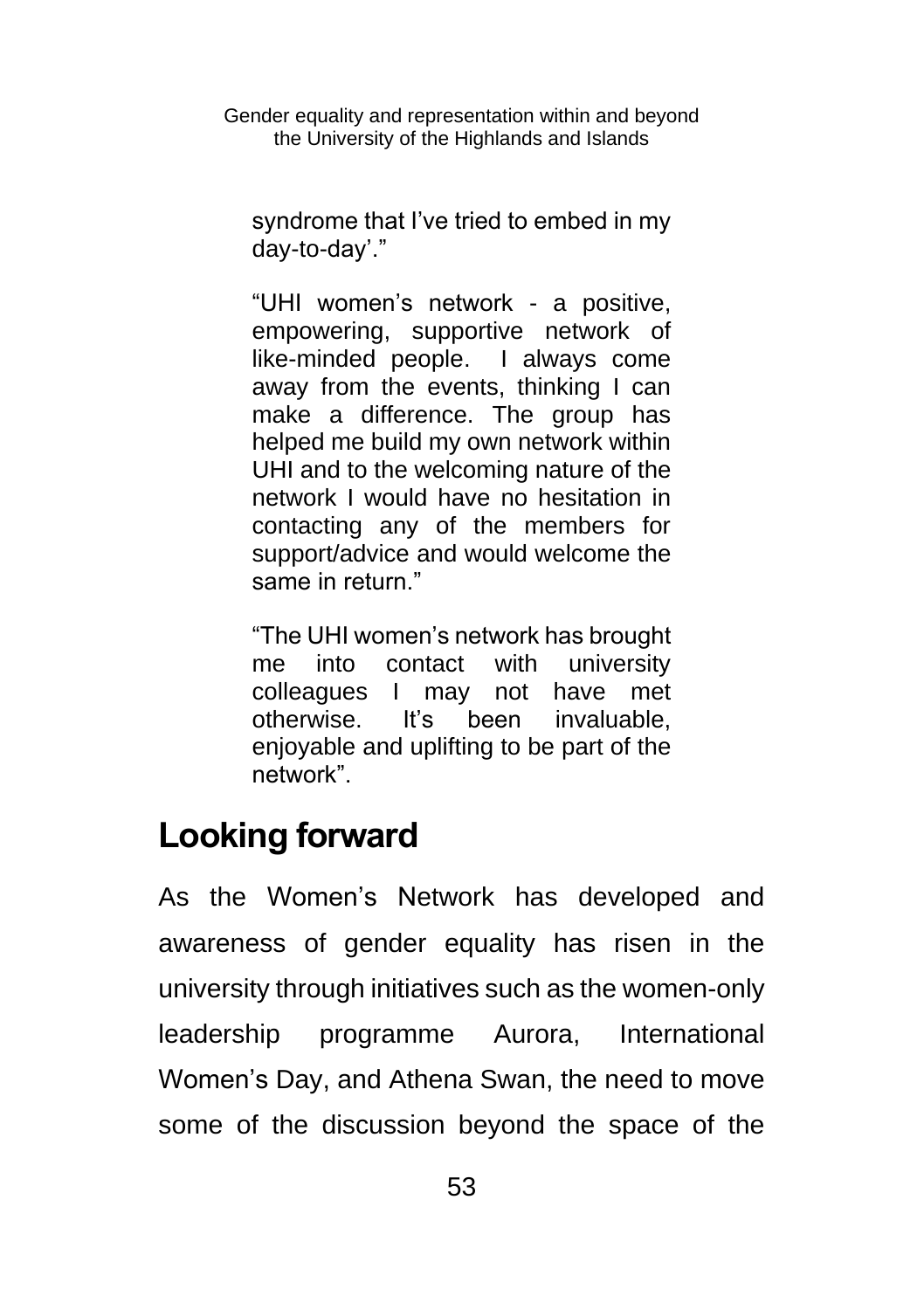meetings has come more to the foreground. The focus going forward will be to find fora, groups and pathways to highlight the main messages of the network, without compromising the safe space that the network provides where members are free to talk openly and share experiences that they want to stay within the group. Furthermore, as the group gains further traction, a decision around whether there should be special interest groups could be explored. For example, in the early stages of the network a pilot feminist reading group was set up and this has recently been restarted again with the first reading group meeting, since being reconvened, being held in May 2021.

#### **The impact of COVID-19 on women and the UHI Women's Network**

COVID-19 has highlighted and exasperated gender inequalities for women, with a number of publications and reports emerging on the impact of COVID-19 on gender equality since the first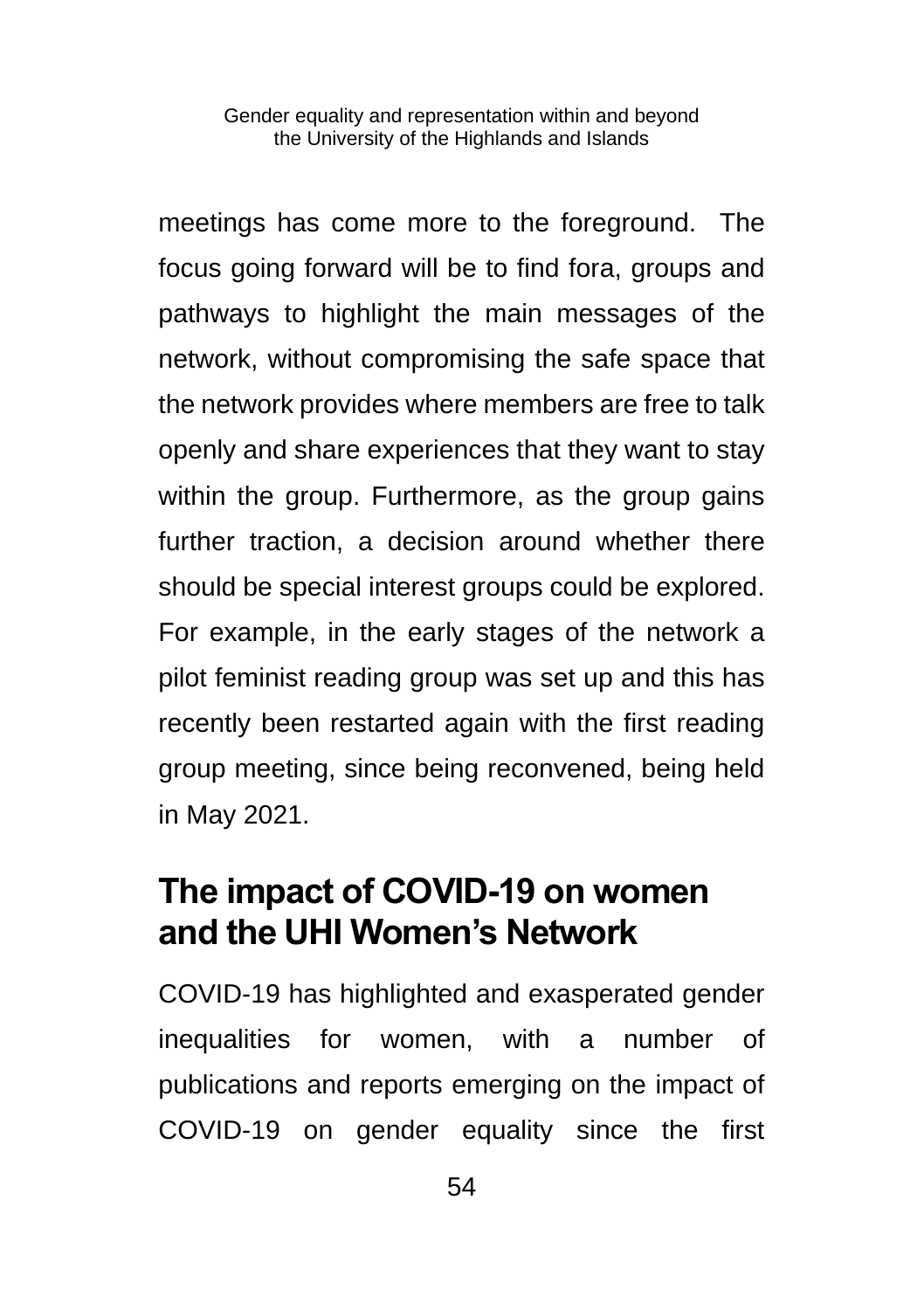lockdown in March 2020. Women are more likely to have taken on increased caring and domestic responsibilities, with mothers spending on average 2 fewer hours of doing paid work and 2 hours more housework and childcare than fathers (Andrew et al. 2020: 3). This has particularly impacted on BAME women, with a study carried out by Fawcett Society, the Women's Budget Group, QMUL and LSE finding that 45.5% of BAME women said they were struggling to cope with all the different demands on their time, compared to 34.6% of white women and 29.6% of white men. Furthermore, women with children are one-and-a-half times more likely than fathers to lose their jobs or to have been furloughed in the first lockdown (Andrew et al. 2020: 3). Workers in the shut-down sectors are disproportionately female, young and low-paid. Those under the age of 25 twice as likely to work in a shut-down sector as those over 25 (Blundell et al. 2020: 298).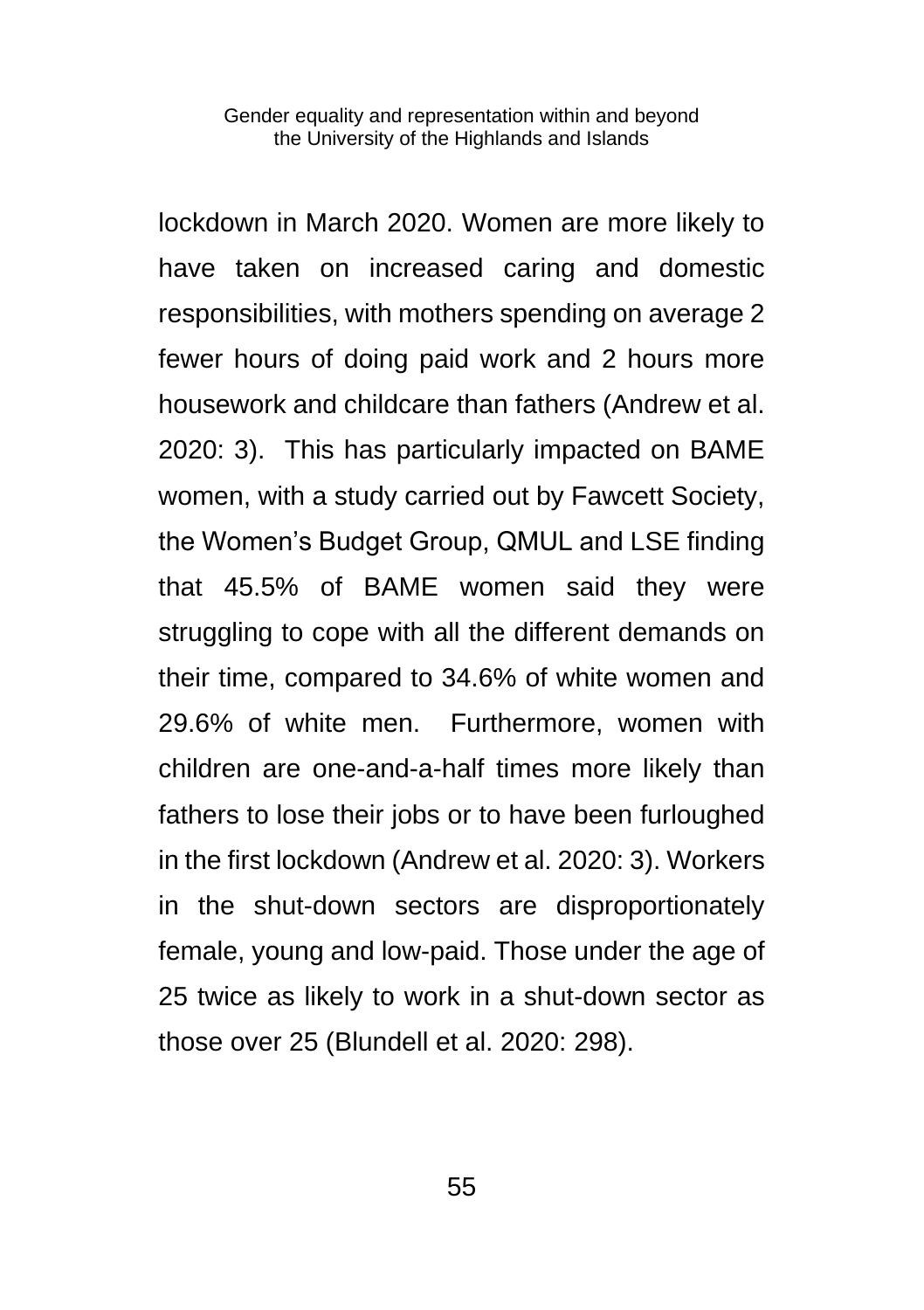However, the report by Blundell et al. state that some benefits to COVID-19 on working approaches could be accelerating gender norms, such as remote working providing career opportunities for women with children, and the opportunity for fathers to spend more time during the lockdown with their children due to working from home which could potentially change the way that they work in the future (2020: 293).

Gender-based violence has increased since COVID-19. ['Counting Dead Women',](https://kareningalasmith.com/counting-dead-women/) a project that records the killing of women by men in the UK, reported that between 23 March and 12 April sixteen women were killed by men, in comparison of an average of five deaths at the same period over the last 10 years.

Given the impact of COVID-19 on women, it is unsurprising that the mental health of women has been affected. In their investigation into the mental health effects of the first two months of lockdown and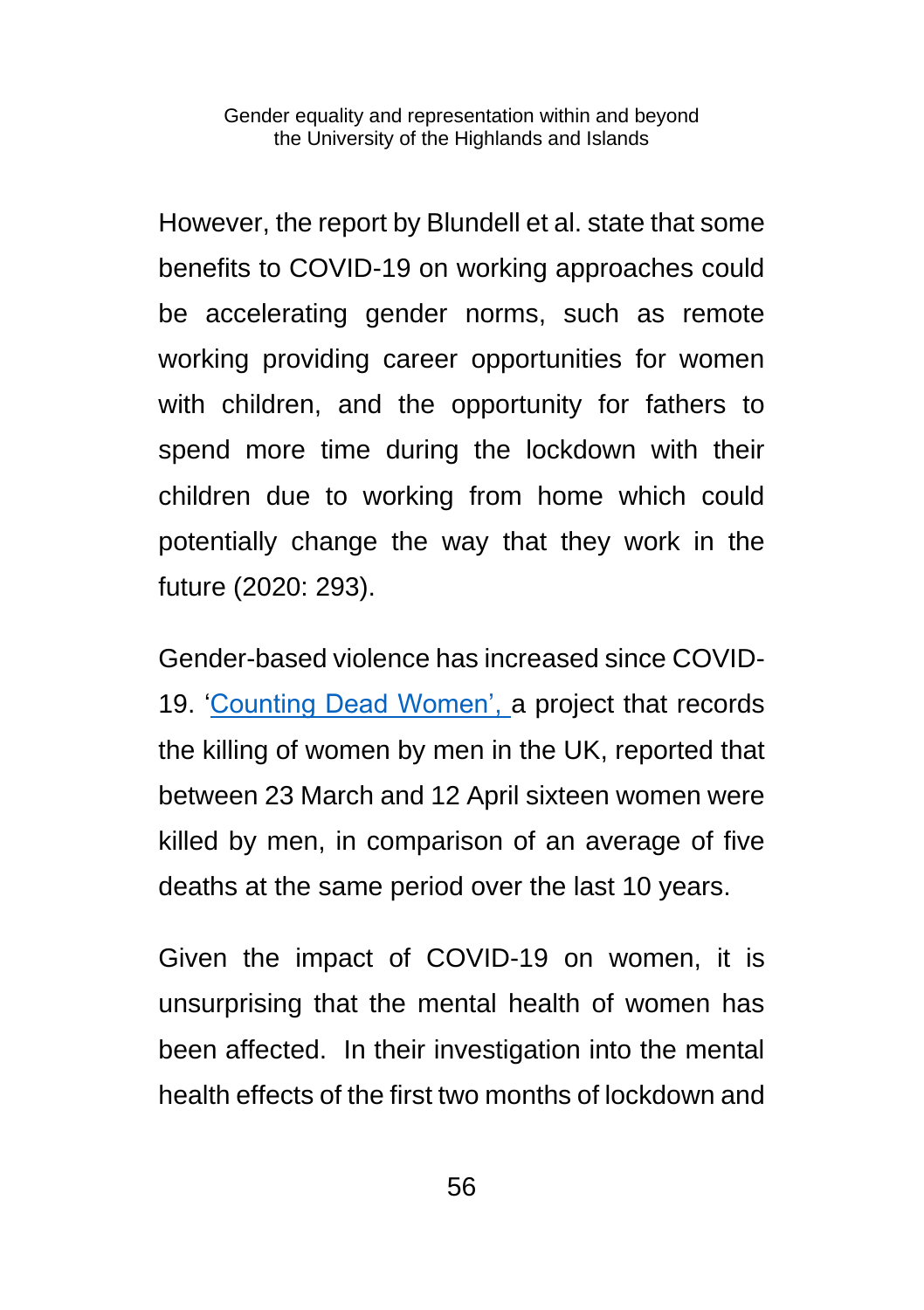social distancing during the pandemic, Banks and Xu (2020) found that the mental health of UK women aged 16-24 was seriously impacted. As measured via the extensively used twelve-item version of the General Health Questionnaire (GHQ-12), average scores amongst women in the aforementioned category rose by 2.5 points or 18.2% against a 'nonpandemic' projection for 2020, and the share reporting a severe problem doubled from 17.6% to 35.2% against the same projection.

# **The impact of COVID-19 on women in higher education**

As well as existing barriers for women working in further and higher education highlighted in this chapter, challenges for women in early career positions can include balancing work and parenting commitments and often while being on part-time contracts. These existing challenges and barriers, with the addition of the increased impact of COVID-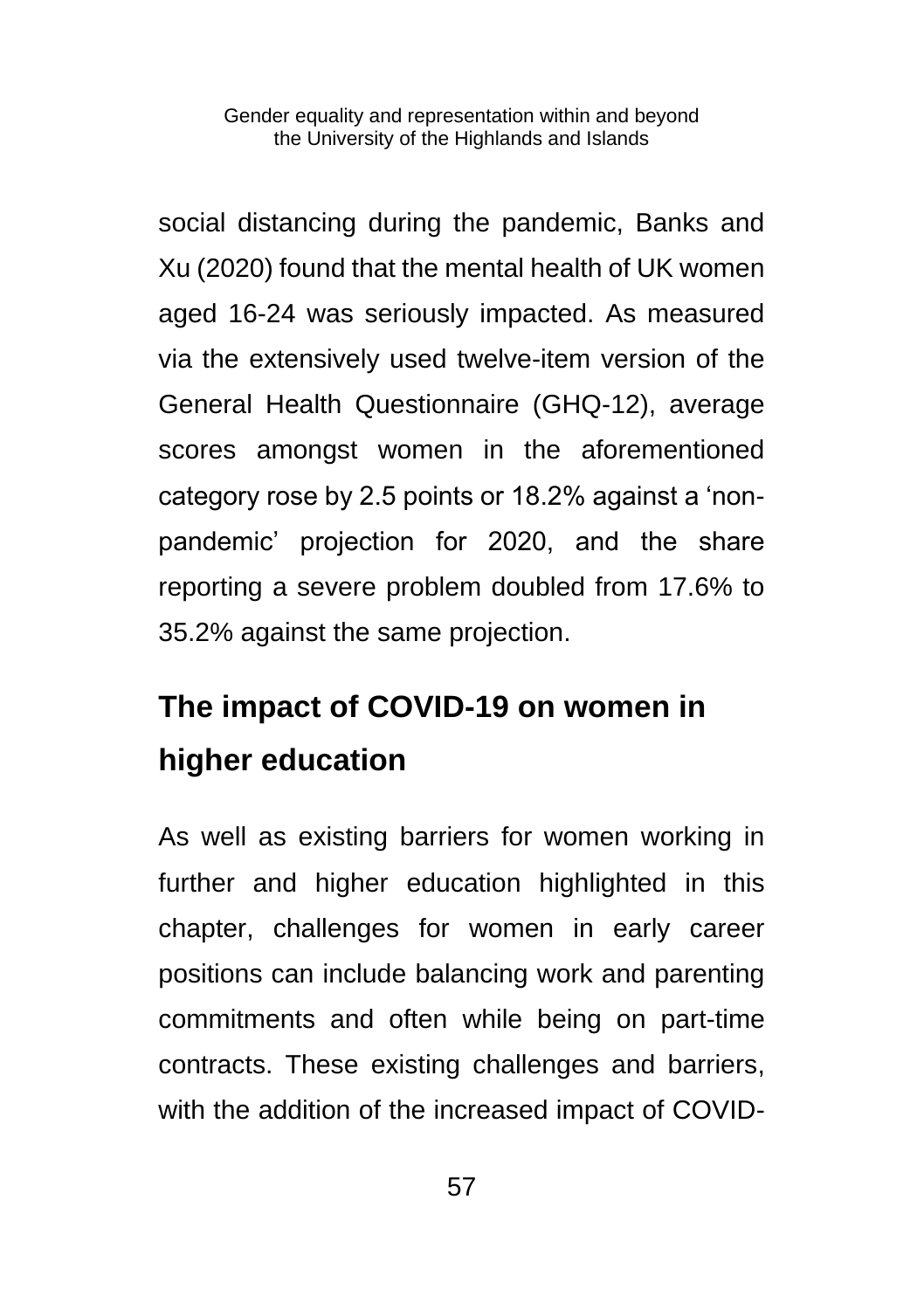19 on societal gender equalities, further jeopardise the progression of gender equality within and outwith education. A survey of 8,416 (51% of respondents were women) UK researchers by Vitae (2020) on the impact of COVID-19 on researchers indicated that early career researchers reported a decrease in working hours and reduction of 15 hours for research that cannot be done from home, and concern about being furloughed or not having contracts extended (37% women and 29% men) than other levels of researchers. In the same report, caring responsibilities disrupted both men and women's working hours with an almost equal percent of men and women having to cancel important meetings and conferences due to caring responsibilities. Almost equal numbers of men and women reported the number of hours spent on research had decreased due to caring responsibilities (42% women and 41% men). However an article published in The Guardian highlighted that women's publications dropped dramatically during COVID-19, whereas men's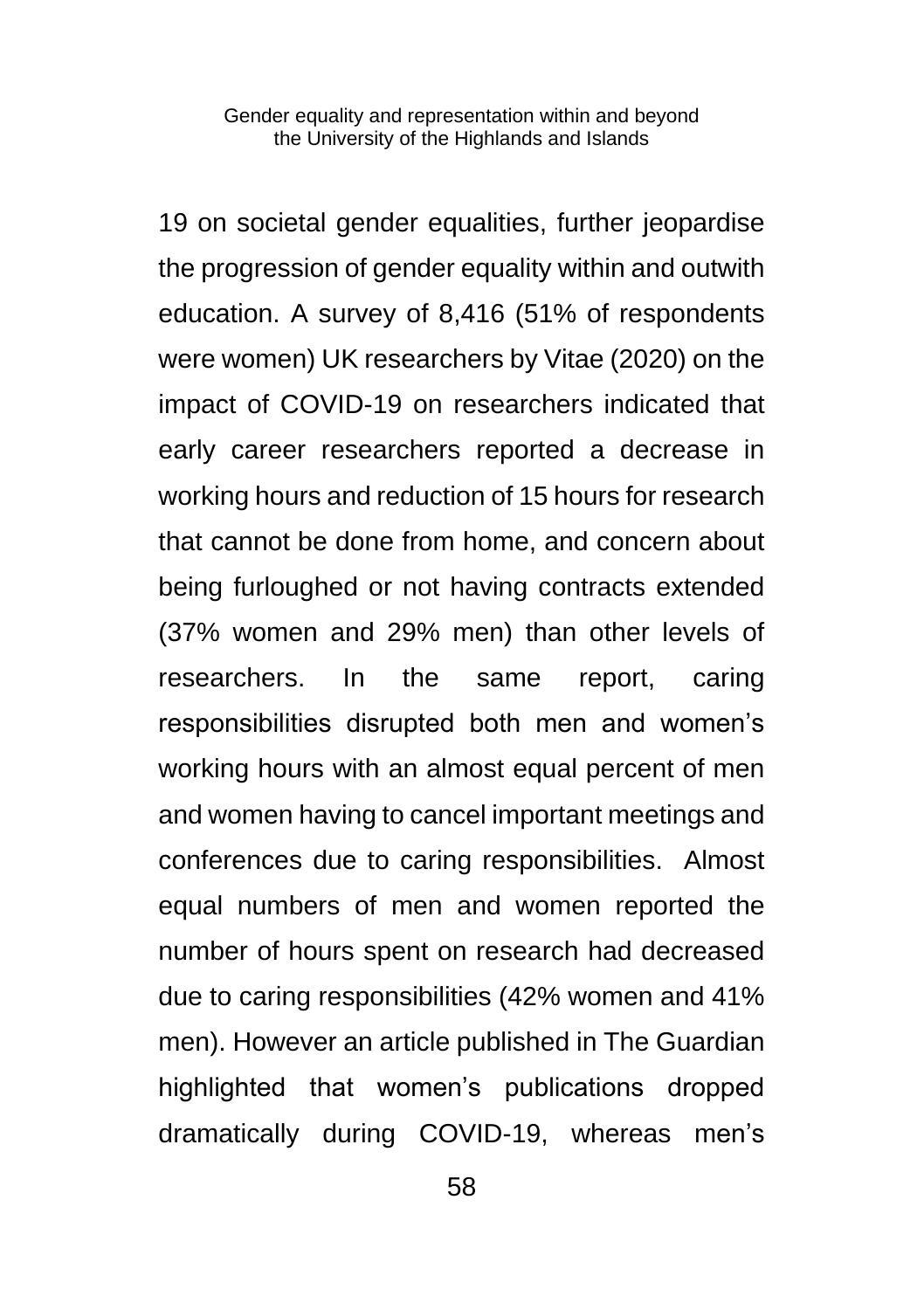publication rates increased (Thackery 2020). Yet despite this, 50% of those surveyed in the Vitae survey did report exploring new research directions during lockdown. When asked the question "What has been most challenging about sustaining your research since 23 March 2020, when 'lockdown' came into effect?" the second biggest challenge (the first being lack of access to onsite facilitates/spaces) from the Vitae survey was struggling with mental health.

Advance HE published a report in February 2021 which highlighted some benefits to the move to working from home with 6 out of 10 HE staff reporting remote working helped them complete administrative work and attend meetings (Aldercotte, Pugh, Codiroli Mcmaster and Kitsell 2021). More women than men said the move to remote working enabled them to attend meetings, conferences and career development opportunities. The report however does go on to say that women who did not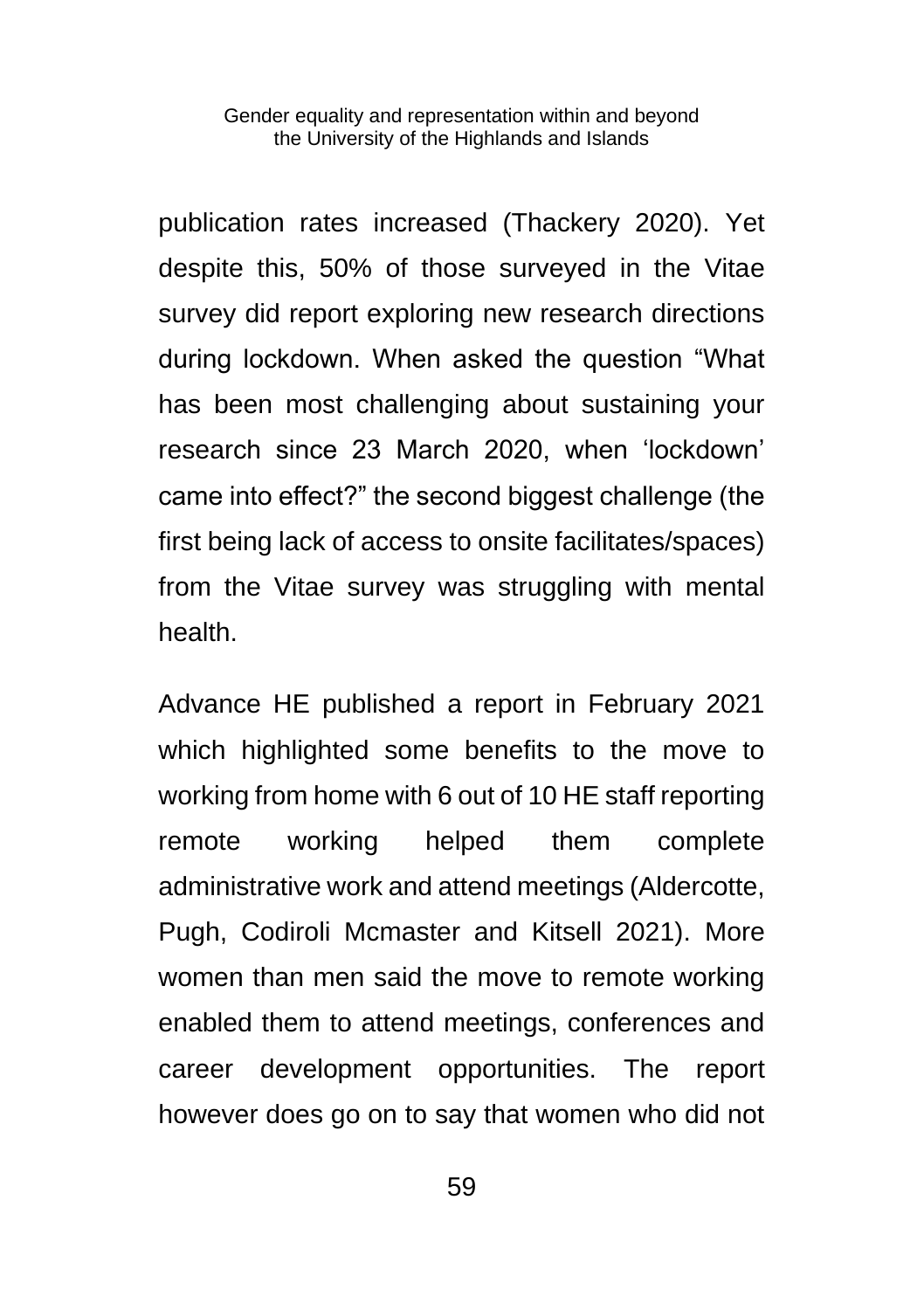have access to adequate space were the least likely to say that they had had the opportunity to engage in career development activities while working from home, meaning that not all women have experienced the same level of benefit.

COVID-19 has highlighted and exacerbated gender inequalities for women. Women's networks therefore offer the potential to support colleagues in a time of potential isolation and home/work challenges. Offering a space to talk about these challenges with colleagues facing similar difficulties can help alleviate the feelings of being alone, and can provide the opportunity to signpost colleagues to other groups/organisations internally and externally who can provide support.

# **The role of the UHI Women's Network during COVID-19**

Due to COVID-19, the priority focus for the UHI Women's Network for the academic year 2020-21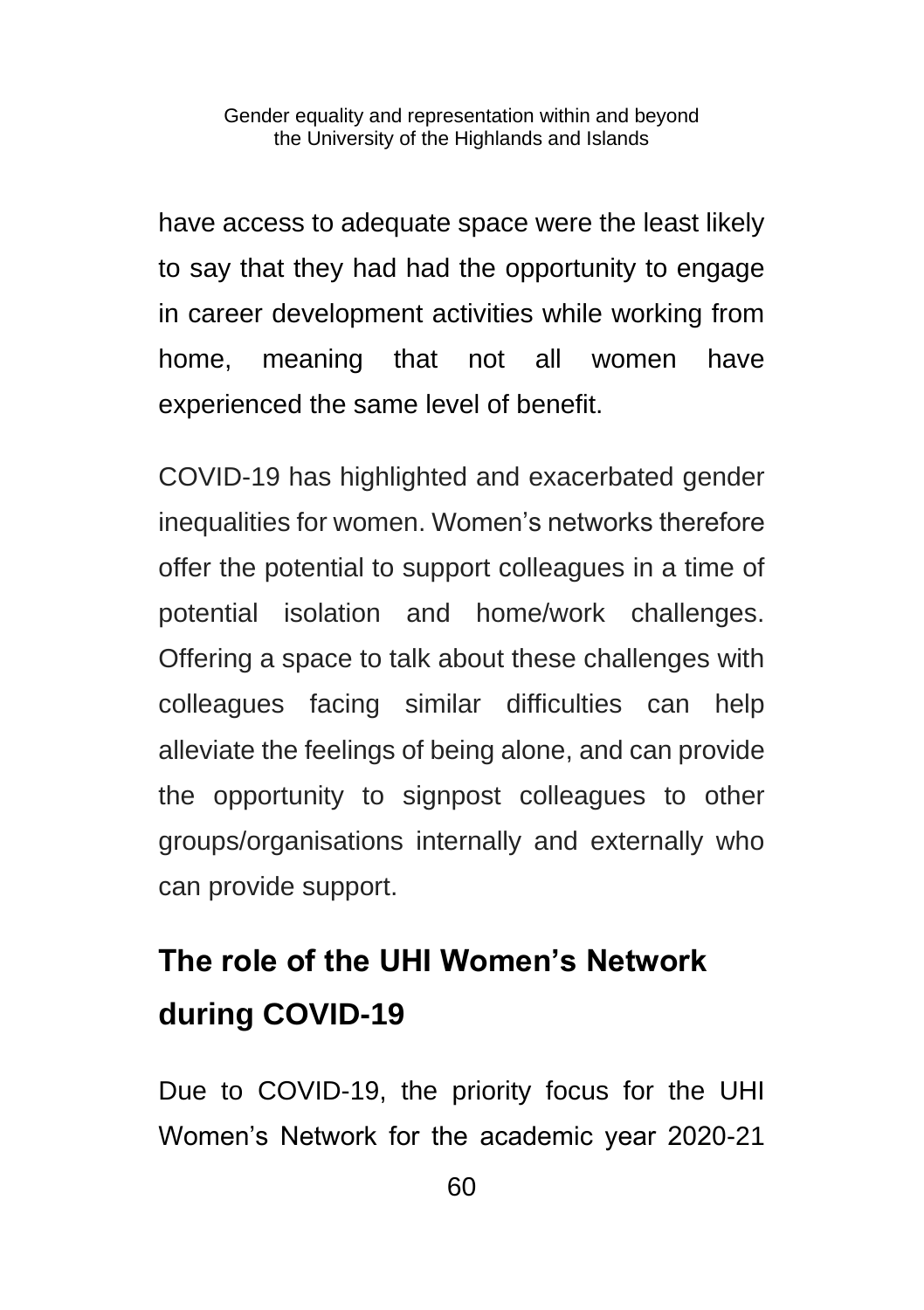has been on mental health and wellbeing, and the feelings of imposter syndrome. This started with an interactive session facilitated by UHI Aurora alumni, with discussions turning to mental health and the impact of COVID-19 on women working from home, balancing home and work life and negotiating space (that which we live and work within, and the blurring of the boundaries of both). Another meeting saw Dr Irene Garcia facilitating an imposter syndrome workshop which explored participants own feelings of imposter syndrome and their position within the university with some practical tips to confront and tackle these feelings. The final meeting of the year will focus further on the impacts of COVID-19 on women's mental health, exploring current reports on the impact on women during COVID-19 generally, before an interactive activity exploring the impact on individuals in the network. The network will then welcome the UHI Mental Health and Counselling Manager who will facilitate a discussion to explore what the university and external bodies and groups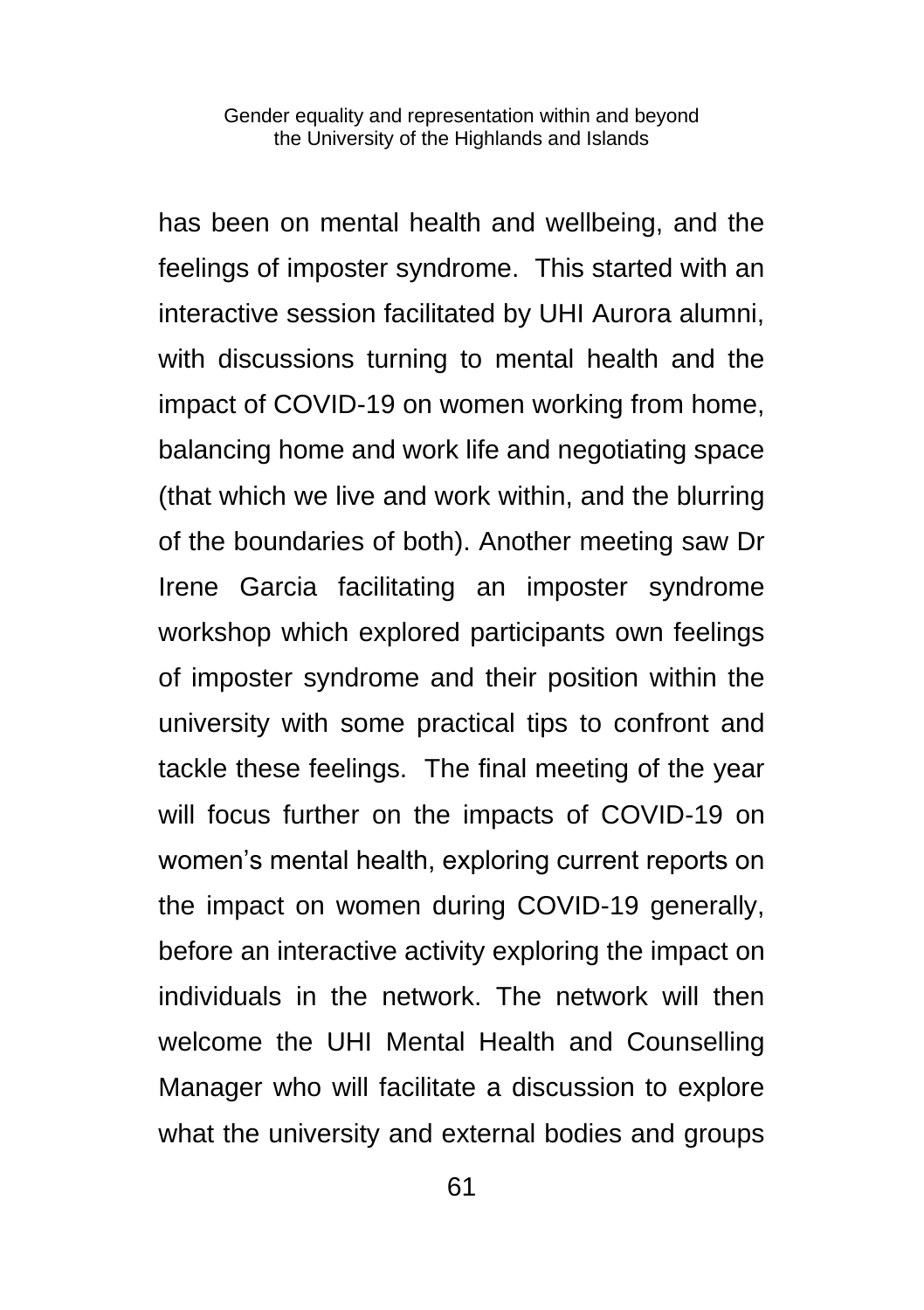can do to support colleagues in a time of isolation and challenge. Finally, break out spaces on the online platform will allow small groups to engage in informal networking over lunch. It is difficult at this stage to gauge the impact of the women's network in supporting colleagues through COVID-19 in particular, although offering a space with others sharing the same experiences has, it has hoped, lessened the feelings of being along and offered some small solutions to make an individual difference. Furthermore, COVID-19 has shone a light on existing inequalities with an increasing volume of research literature and reports being published in the last year which highlight existing inequalities and those which COVID-19 has exacerbated. This has encouraged wider discussions around gender equality within other spaces, shared with male colleagues, which encourages consideration and reflection around not only the impact of COVID-19 but the pre-existing and

62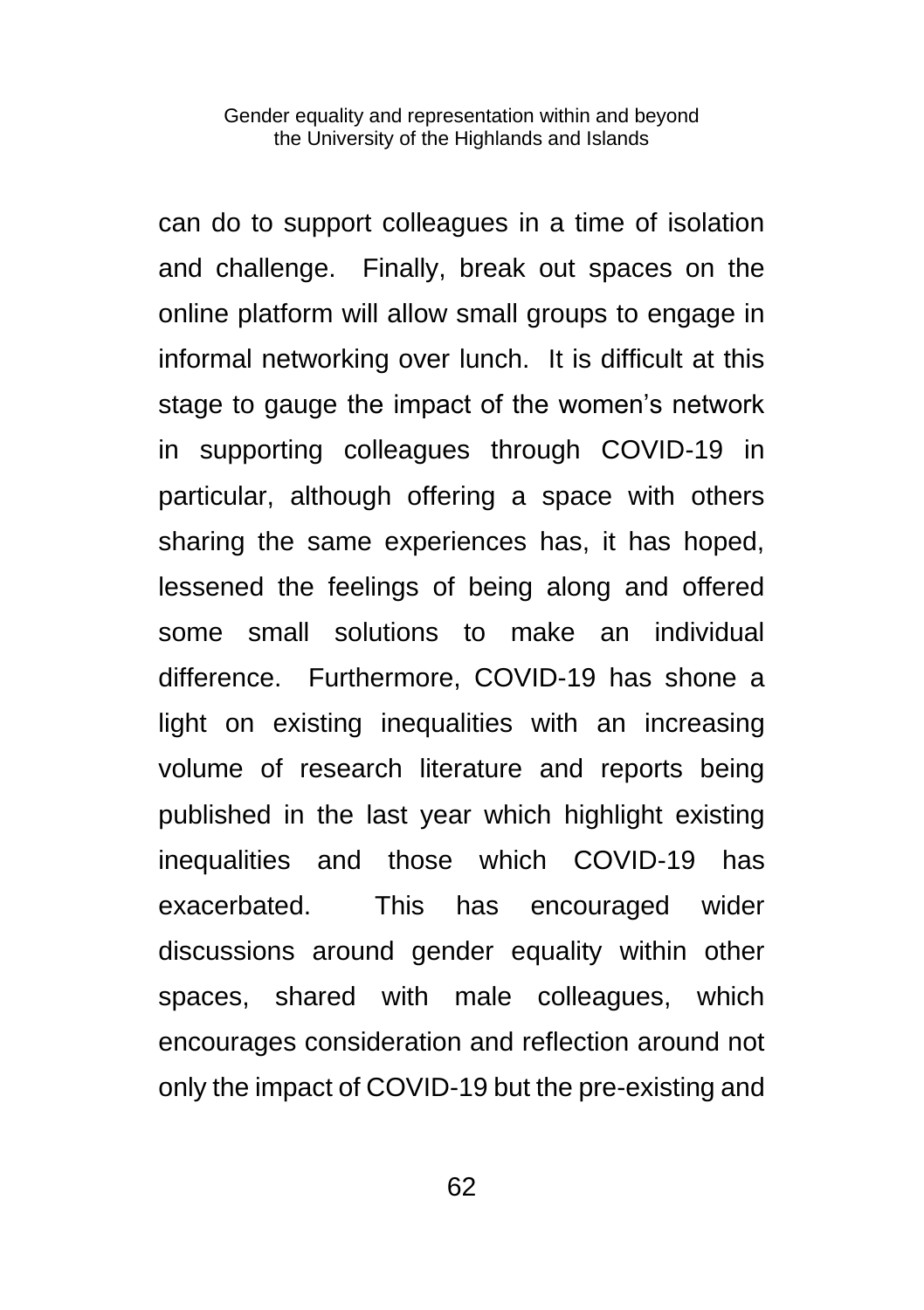post-COVID-19 inequalities that women face inside and outwith education.

# **Conclusion**

This chapter has highlighted the need to challenge the cultural barriers to gender equality in further and higher education, namely in relation to barriers to career progression into leadership and senior management roles for women. Although networks, initiatives, awards and professional development opportunities have proven effective in offering individual benefits they should not be presented as a solution to fix the problem of gender inequality, and to attempt to do so 'others' women and suggests that women are the problem. However, these spaces do provide a voice for women, an important space to discuss challenges and barriers and an opportunity to learn, network and champion change to masculinist working cultures and structures.

63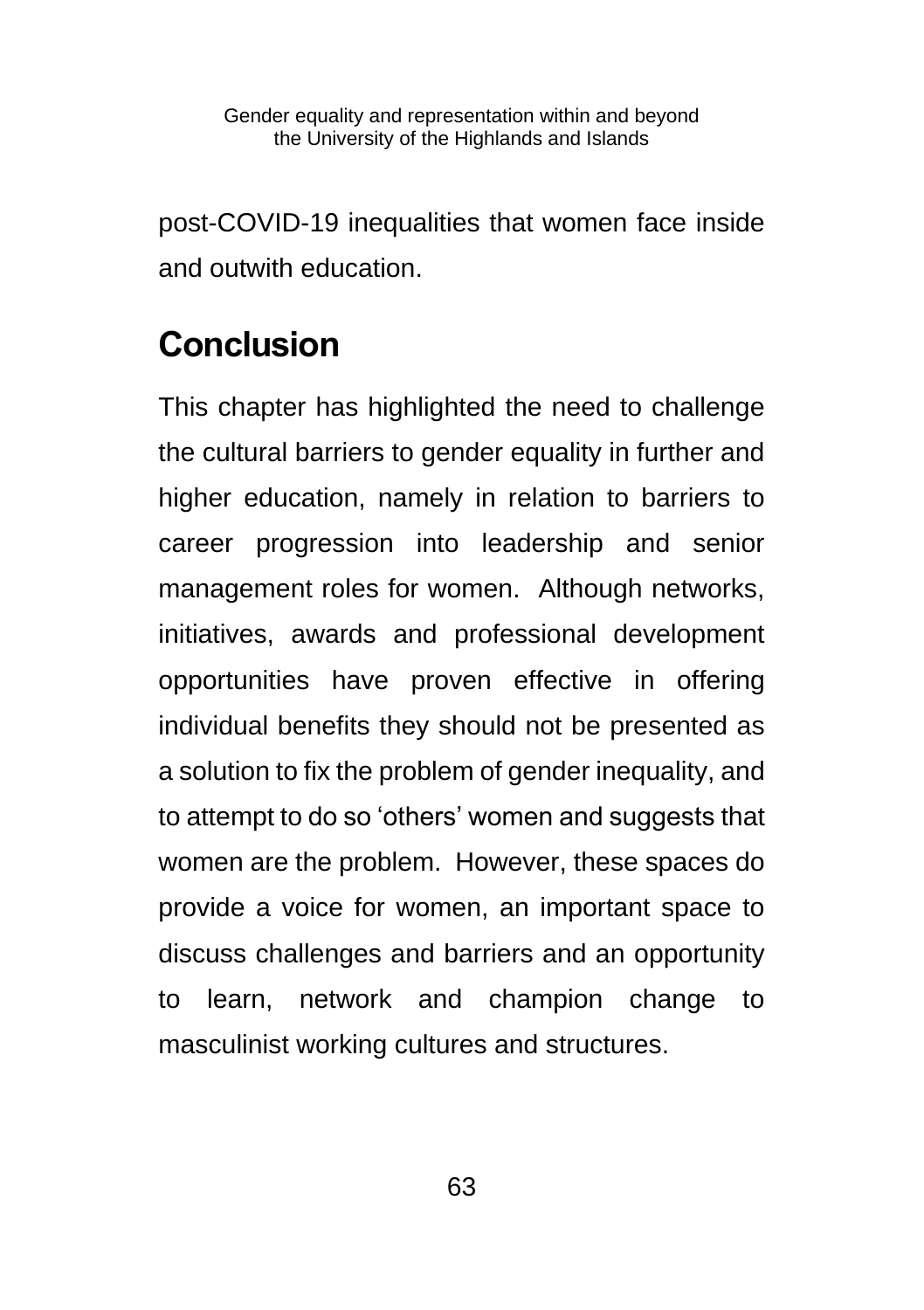Throughout COVID-19, the UHI Women's Network has also provided the space to discuss gender equality in light of the pandemic and to focus in on mental health while also providing the opportunity to network in a time of isolation. However, as the chapter highlights, it is important that discussions had within women-only spaces have pathways to highlight the messages coming from these spaces, to raise awareness and champion change from within the cultural hierarchies.

For those considering setting up a women's network then recommended due diligence should be around who the network is for, deciding the purpose for the network early on, and enlisting the support and leadership of individual/s who drive the agendas and topics for discussions, as well as setting up the meetings and inviting speakers. Women's networks can often be seen as a 'nice to have' rather than an established initiative that is supported by the institution, and the impacts can often be felt by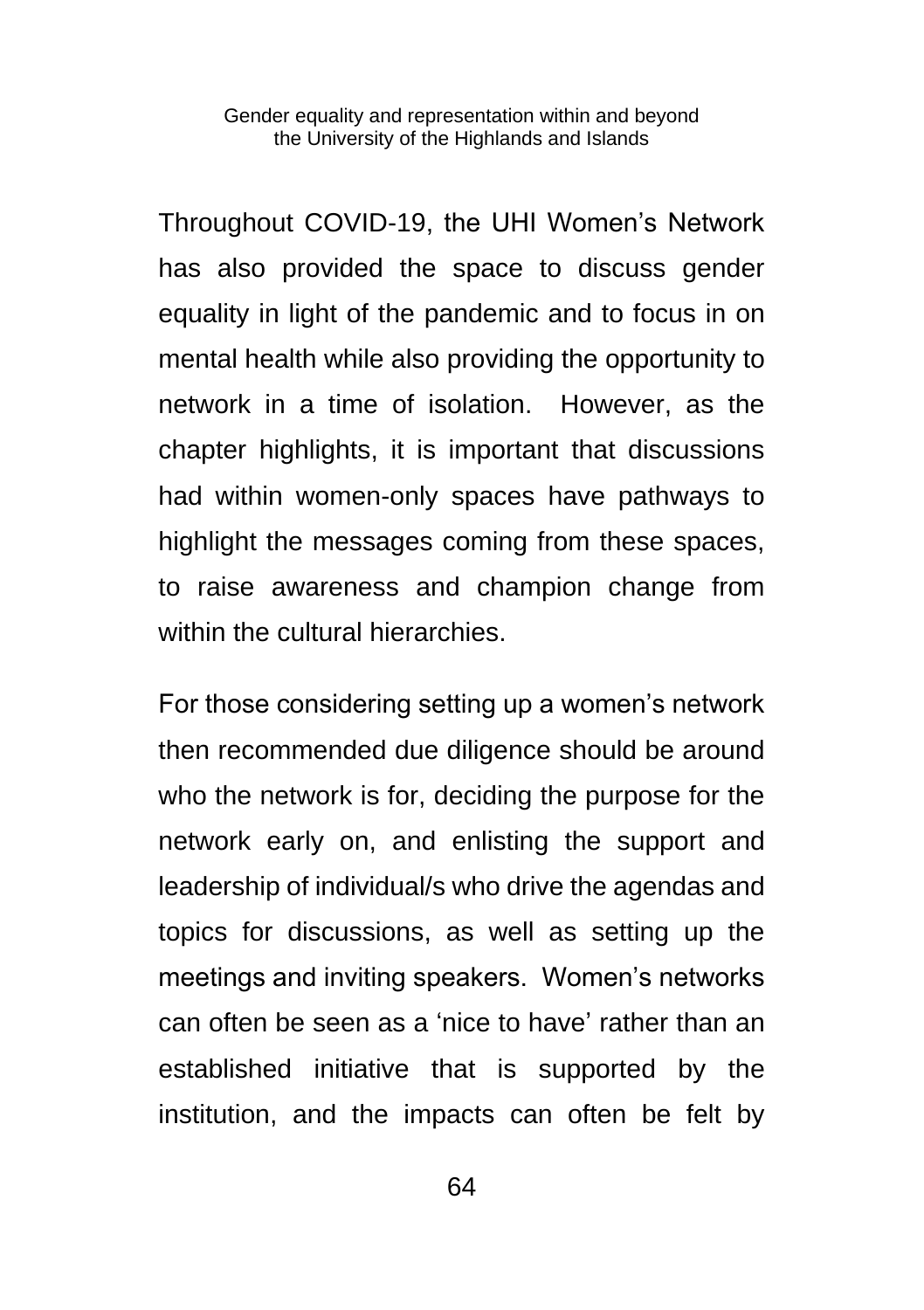individuals in ways that are not always valued by the university and are not easily measurable. Therefore, if the network is to have an impact within an institution consideration of the ways in which the network can have an influence on recognised institutional and sectoral initiatives is important. For example, representation on internal equalities groups, in senior fora, and feeding into initiatives such as Athena Swan, highlighting the main themes of the network discussion, but without jeopardising the confidentially and safe space of the group. Finally, accepting that individuals will often have to prioritise workload and/or family commitments over attendance is important, so ensuring a large enough network that results in appropriate representation at every meeting should be considered.

#### **Acknowledgements**

I would like to thank and acknowledge the commitment and enthusiasm of the UHI Women's Network members and presenters, including Dr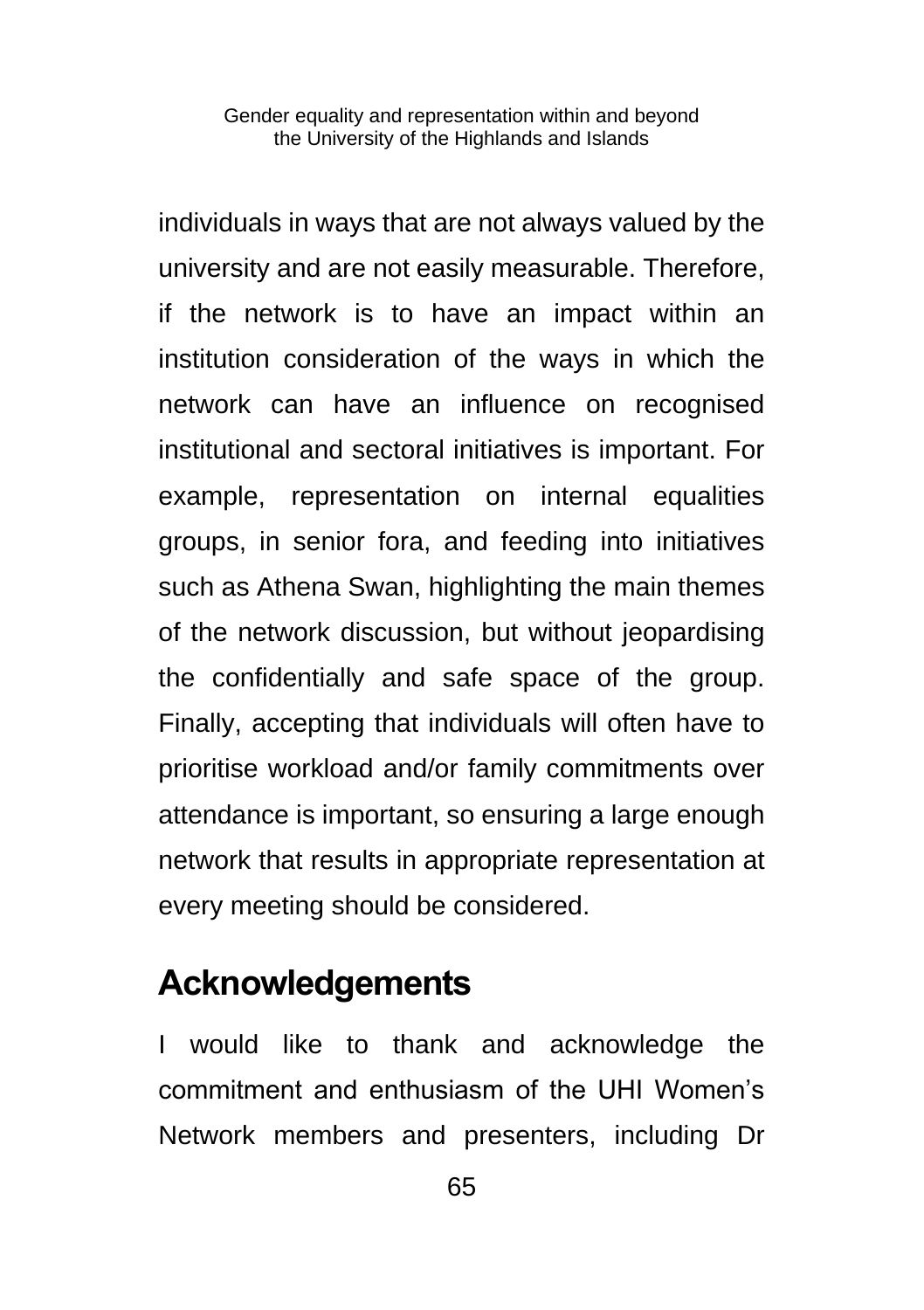Louise Drumm and Dr Irene Garcia for facilitating respective network meetings. I would also like to thank UHI colleagues who have helped to organise and shape the UHI International Women's Day event programme over the years, and to all those who have presented at the event.

# **Author bio**

Alex works in the Learning and Teaching Academy at the University of the Highlands and Islands where her main responsibilities include leading on professional development and recognition initiatives.

Alex also coordinates the [University Mentoring](https://www.uhi.ac.uk/en/learning-and-teaching-academy/prof-devt/mentoring/)  [Scheme](https://www.uhi.ac.uk/en/learning-and-teaching-academy/prof-devt/mentoring/) which offers a range of mentoring opportunities for university colleagues through four distinct strands.

Alex has worked in supporting research, learning, and teaching in education since graduating with a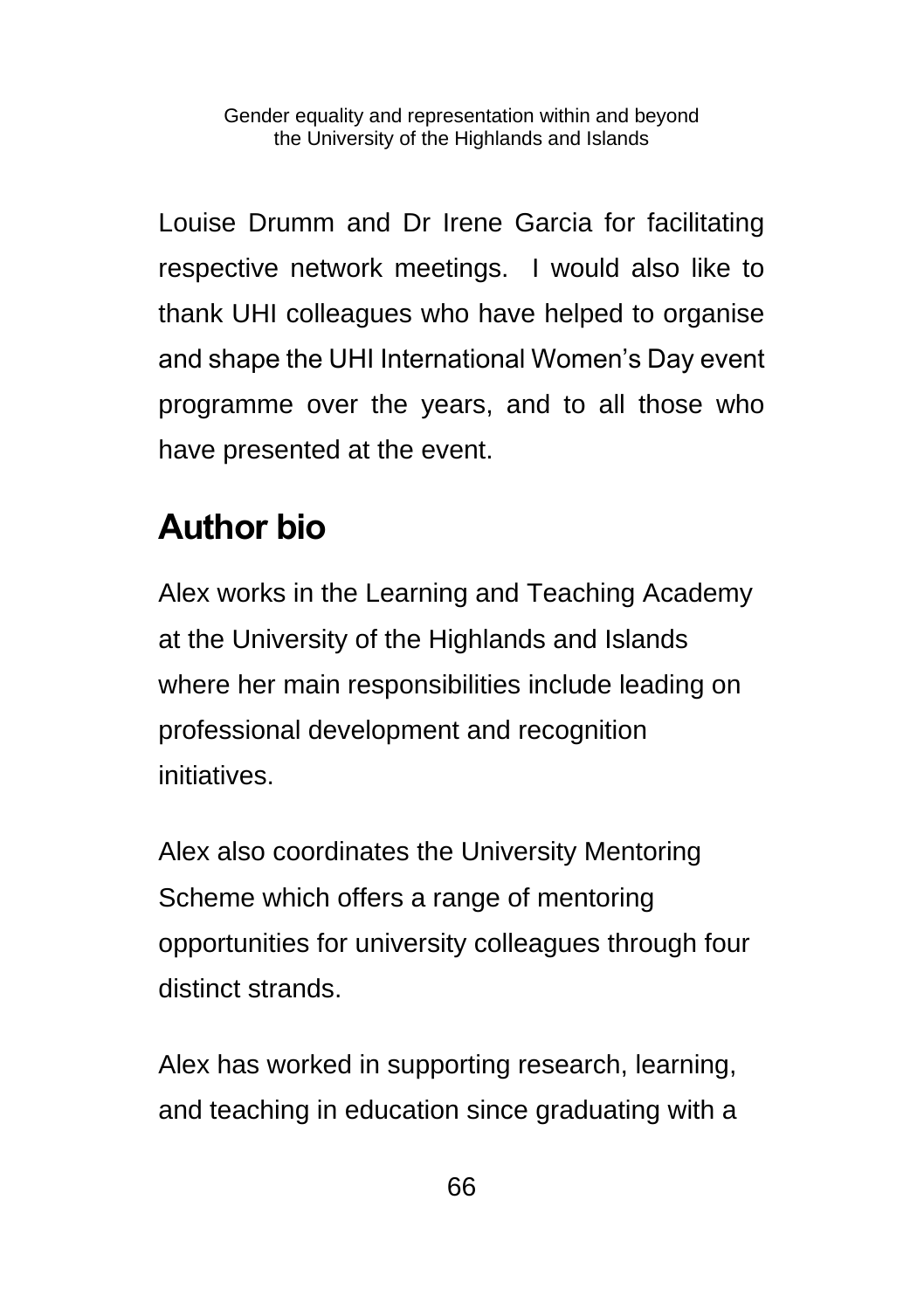BA (Hons) at Robert Gordon University, Aberdeen in 2003. Alex has developed her knowledge in pedagogy through the completion of the PgCert tertiary and higher education and is currently progressing on the MEd.

Alex is interested in professional development and mentoring in dispersed contexts which utilises technology, and ensuring that this is pedagogically driven and inclusive.

#### **References**

Advance HE (2019) *Advance HE Equality in Higher Education Statistical Report* [online to member institutions]. York: Higher Education Academy.

Aldercotte, A., Pugh, E., Codiroli Mcmaster, N. and Kitsell, J. (2021) '*Gender differences in UK HE staff experiences of remote working*' (25 February 2021) [online]. Available from: [https://www.advance](https://www.advance-he.ac.uk/knowledge-hub/gender-differences-uk-he-staff-experiences-remote-working)[he.ac.uk/knowledge-hub/gender-differences-uk-he](https://www.advance-he.ac.uk/knowledge-hub/gender-differences-uk-he-staff-experiences-remote-working)[staff-experiences-remote-working](https://www.advance-he.ac.uk/knowledge-hub/gender-differences-uk-he-staff-experiences-remote-working) [09 July 2021]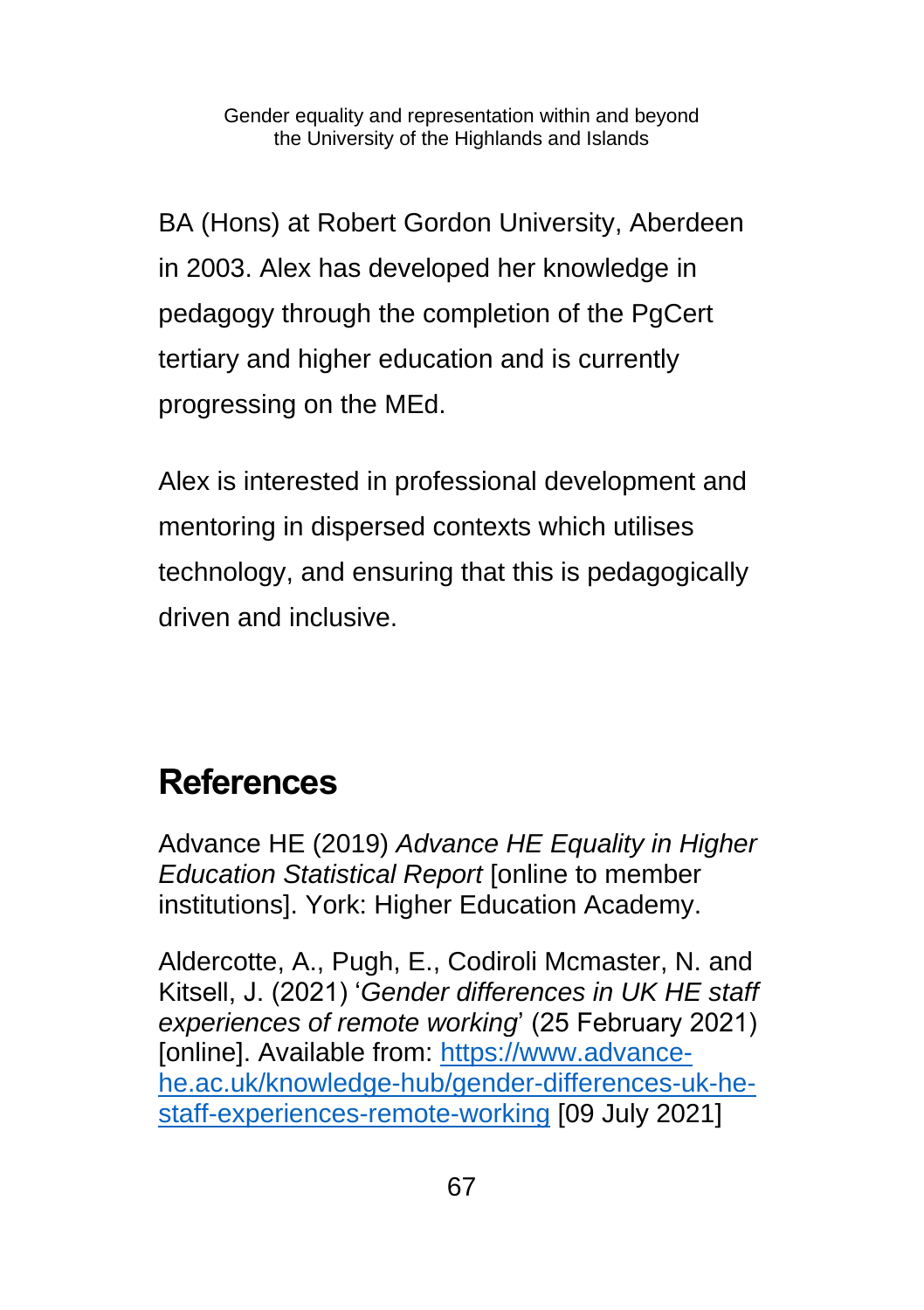Allen, T., Eby, L., Poteet, M., Lentz, E. and Lima, L. (2004) 'Career benefits associated with mentoring protégés: A meta-analysis'. *Journal of Applied Psychology* 89 (2), 127-136. DOI [https://doi.org/10.1037/0021-9010.89.1.127](https://psycnet.apa.org/doi/10.1037/0021-9010.89.1.127)

Andrew, A., Cattan, S., Dias, M.C., Farquharson, C., Kraftman, L., Kruitkova, S., Phimister, A., Sevilla, A. (2020) '*How are mothers and fathers balancing work and family under lockdown?*' [online]. Institute for Fiscal Studies. Available from: [https://ifs.org.uk/uploads/BN290-Mothers-and](https://ifs.org.uk/uploads/BN290-Mothers-and-fathers-balancing-work-and-life-under-lockdown.pdf)[fathers-balancing-work-and-life-under-lockdown.pdf](https://ifs.org.uk/uploads/BN290-Mothers-and-fathers-balancing-work-and-life-under-lockdown.pdf) [09 July 2021].

Banks, J. and Xu, X. (2020) '*The mental health effects of the first two months of lockdown and social distancing during the COVID-19 pandemic in the UK*' [online]. Institute for Fiscal Studies*.*  Available from:

[https://www.ifs.org.uk/uploads/WP202016-Covid](https://www.ifs.org.uk/uploads/WP202016-Covid-and-mental-health.pdf)[and-mental-health.pdf](https://www.ifs.org.uk/uploads/WP202016-Covid-and-mental-health.pdf) [09 July 2021].

Barnard, A., Arnold, J. and Bosley, S. (2021) 'The personal and institutional impacts of a mass participation leadership programme for women working in Higher Education: a longitudinal analysis'. *Studies in Higher Education,* 1-14. DOI <https://doi.org/10.1080/03075079.2021.1894117>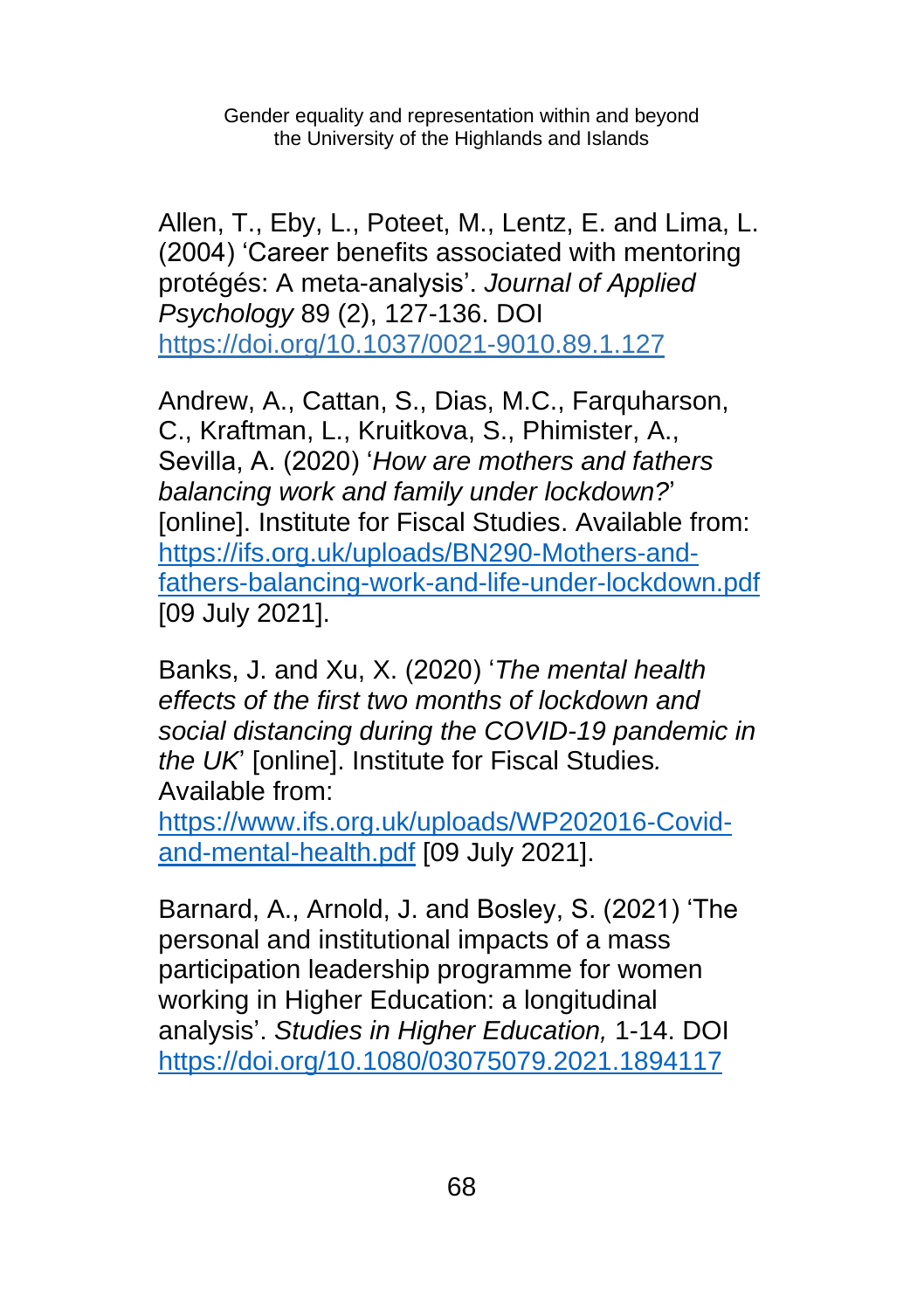Blundell, R., Dias, M.C., Joyce, R., Xu, X. (2020) 'COVID-19 and Inequalities'. *Institute for Fiscal Studies* 41 (2), 291-319. Available from: DOI <https://doi.org/10.1111/1475-5890.12232> [09 July 2021].

Burkinshaw, P., White, K. (2017) 'Fixing the women or fixing universities: Women in HE leadership'. *Journal of Administrative Sciences* 7(3), 1-14. Available from: DOI <https://doi.org/10.3390/admsci7030030> [09 July 2021].

Castanheira, P. (2016) 'Mentoring for educators' professional learning and development: A metasynthesis of IJMCE volumes 1-4'. *International Journal of Coaching in Education* 5 (4), 334-346. DOI<https://doi.org/10.1108/IJMCE-10-2015-0030>

Crabtree, A. and Shiel, C. (2018) 'Loaded dice: games playing and the gendered barriers in the academy'. *Gender and Education* 30 (7), 899-916. DOI

<https://doi.org/10.1080/09540253.2018.1447090>

Femedtech (no date) *Values* [online]. Available from: [https://femedtech.net/about](https://femedtech.net/about-femedtech/values/)[femedtech/values/](https://femedtech.net/about-femedtech/values/) [18 July 2021].

Kent, A., Searby, L., and George. M. (2015) 'Cultural influences on mentoring programs and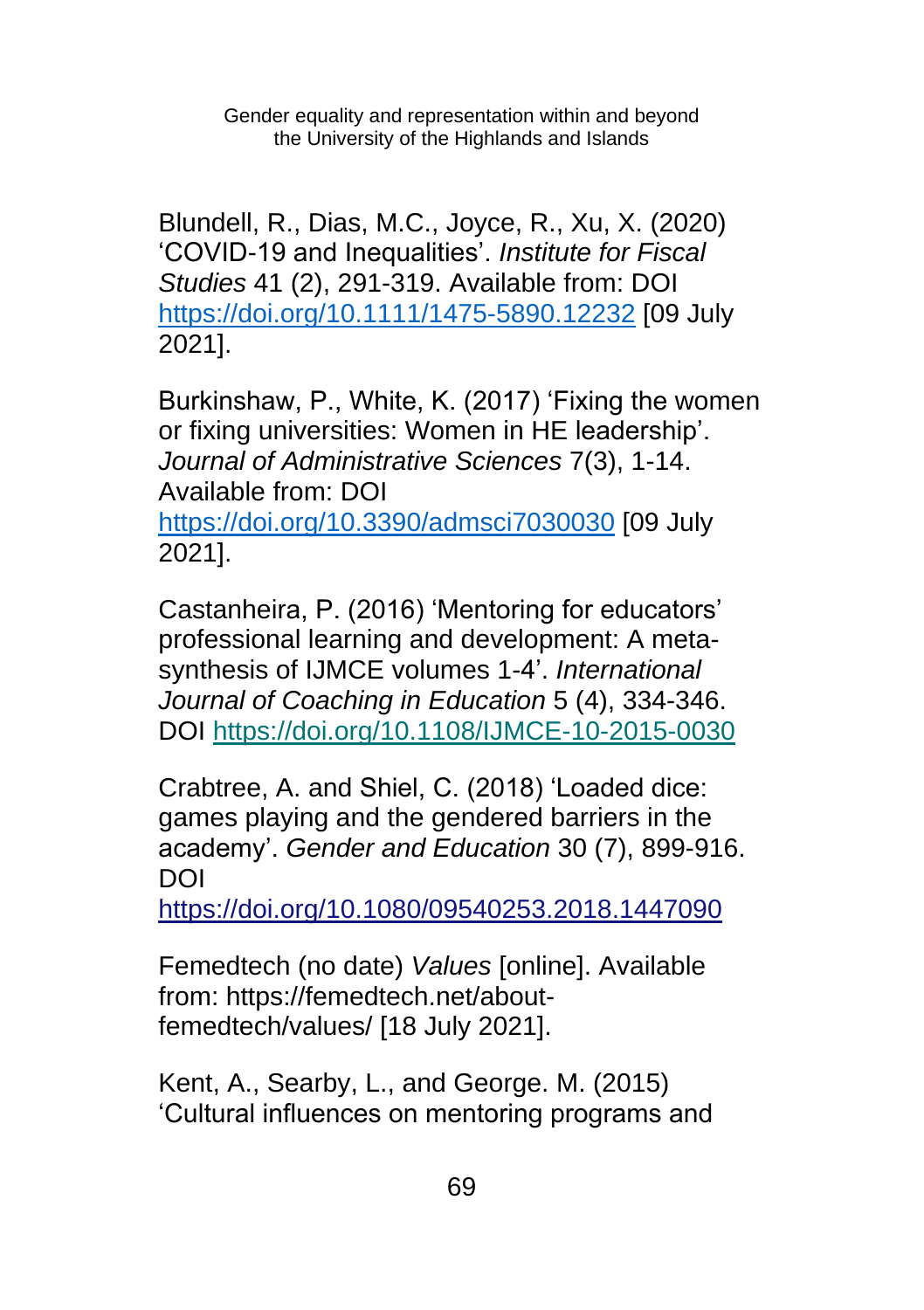relationships: a critical review of research'. *International Journal of Mentoring and Coaching in Education* 3 (2), 204-217. DOI <https://doi.org/10.1108/IJMCE-08-2013-0047>

Leathwood, C. (2004) 'Doing difference in difficult times: Theory, politics, and women-only spaces in education'. *Women's Studies International Forum*  27 (5-6)*,* 447-458. DOI <https://doi.org/10.1016/j.wsif.2004.09.002>

Macoun, A. and Miller, D. (2014) 'Surviving (thriving in academia: feminist support networks and women ECRs. *Journal of Gender Studies* 23 (3*)*, 287-301. DOI<https://doi.org/10.1080/09589236.2014.909718>

Morley, L. (2013) 'The rules of the game: women and the leaderist turn in higher education'. *Gender and Education* 25 (1), 116-131. DOI <https://doi.org/10.1080/09540253.2012.740888>

O'Connor, P. (2020) 'Why is it so difficult to reduce gender inequality in male-dominated higher educational organizations? A feminist institutional perspective'. *Interdisciplinary Science Reviews* 42 (2), 207-228. DOI <https://doi.org/10.1080/03080188.2020.1737903>

Padgett, D.K. (2004) (ed.) *The qualitative research experience.* Belmont, USA: Brooks/Cole and Cengage Learning.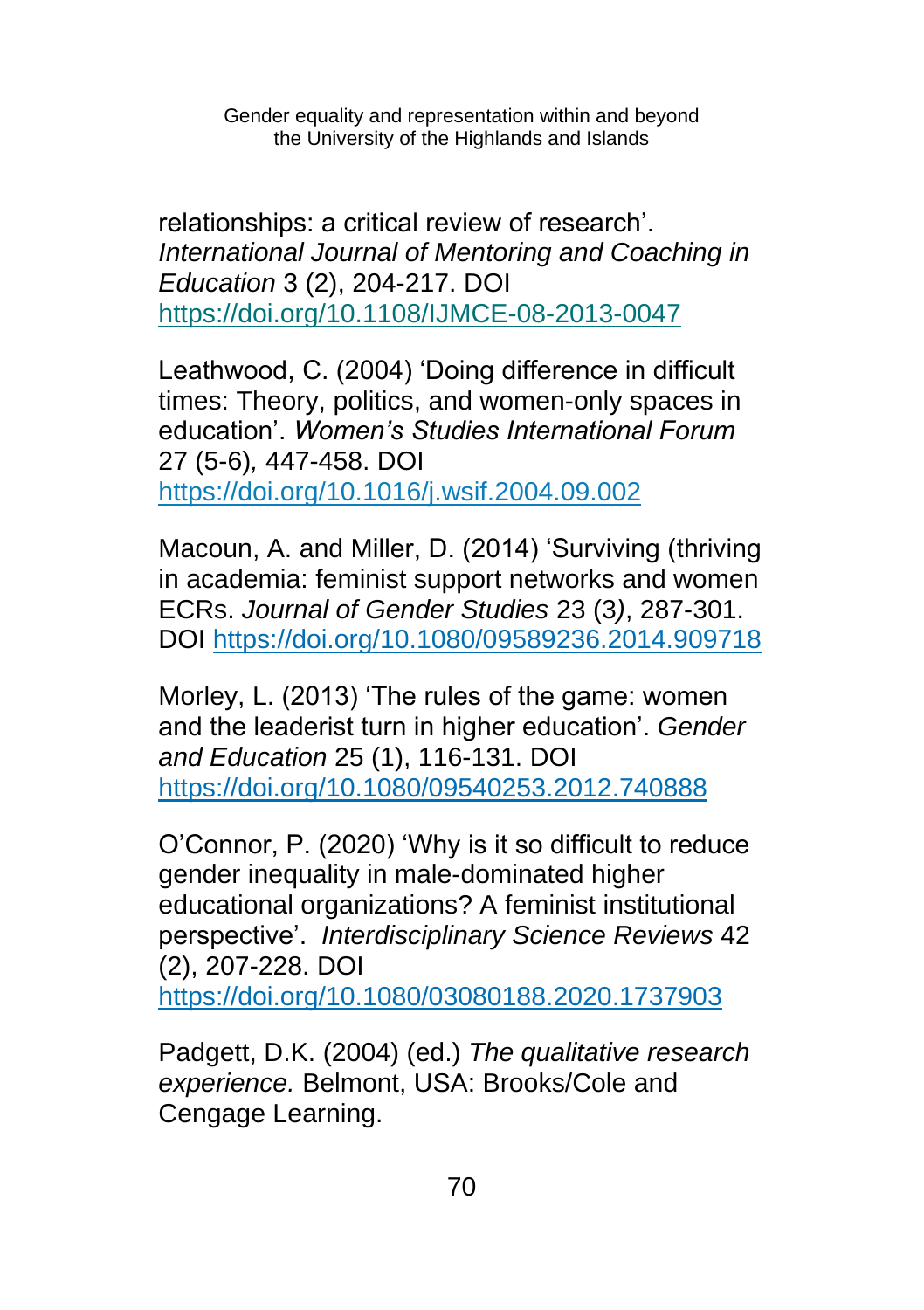Pini, B., Brown, K. and Ryan, C. (2004) 'Womenonly networks as a strategy for change? A case study from local government'. *Women in Management Review* 19(6), 286 – 292. DOI <https://doi.org/10.1108/09649420410555051>

Pugh, E. (2021) '*Ensuring continued steps towards gender equality*' (01 February 2021) [online]. Available from: [https://www.advance](https://www.advance-he.ac.uk/news-and-views/ensuring-continued-steps-towards-gender-equality-0)[he.ac.uk/news-and-views/ensuring-continued](https://www.advance-he.ac.uk/news-and-views/ensuring-continued-steps-towards-gender-equality-0)[steps-towards-gender-equality-0](https://www.advance-he.ac.uk/news-and-views/ensuring-continued-steps-towards-gender-equality-0) [09 July 2021]

Savigny, H. (2014) 'Women, know your limits: cultural sexism in academia'. *Gender and Education* 26 (7), 794-809. DOI <https://doi.org/10.1080/09540253.2014.970977>

Tareef, A. (2013) 'The relationship between mentoring and career development of higher education faculty members' [online]. *College Student Journal,* 47 (4), 703-710. Available from: [https://eds-b-ebscohost](https://eds-b-ebscohost-com.eor.uhi.ac.uk/eds/pdfviewer/pdfviewer?vid=1&sid=1a50a5aa-01c7-4c4d-9a5d-9ec6c70d8b17%40sessionmgr101)[com.eor.uhi.ac.uk/eds/pdfviewer/pdfviewer?vid=1&](https://eds-b-ebscohost-com.eor.uhi.ac.uk/eds/pdfviewer/pdfviewer?vid=1&sid=1a50a5aa-01c7-4c4d-9a5d-9ec6c70d8b17%40sessionmgr101) [sid=1a50a5aa-01c7-4c4d-9a5d-](https://eds-b-ebscohost-com.eor.uhi.ac.uk/eds/pdfviewer/pdfviewer?vid=1&sid=1a50a5aa-01c7-4c4d-9a5d-9ec6c70d8b17%40sessionmgr101)[9ec6c70d8b17%40sessionmgr101](https://eds-b-ebscohost-com.eor.uhi.ac.uk/eds/pdfviewer/pdfviewer?vid=1&sid=1a50a5aa-01c7-4c4d-9a5d-9ec6c70d8b17%40sessionmgr101) [15 April 2021].

Thackery, A. (2020) 'Women's research plummets during lockdown - but articles from men increase' [online]. *The Guardian* 12 May 2020. Available from:

[https://www.theguardian.com/education/2020/may/](https://www.theguardian.com/education/2020/may/12/womens-research-plummets-during-lockdown-but-articles-from-men-increase)